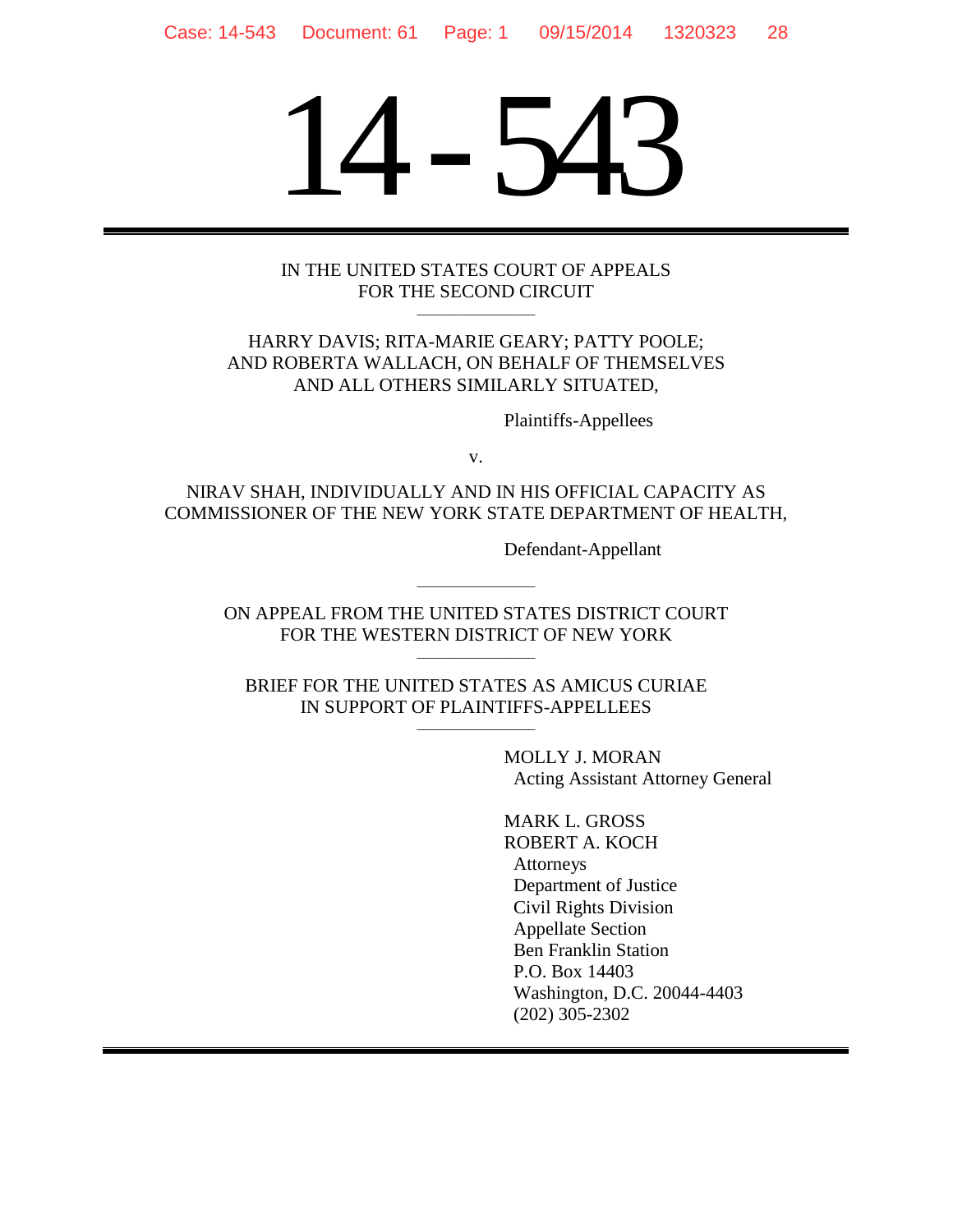# **TABLE OF CONTENTS**

## **PAGE**

| $\mathcal{I}$ . |                                                                      |
|-----------------|----------------------------------------------------------------------|
| 2.              |                                                                      |
|                 |                                                                      |
| <b>ARGUMENT</b> |                                                                      |
| $\mathbf{I}$    | A SERIOUS RISK OF INSTITUTIONALIZATION                               |
| $\mathbf{I}$    | DEFENDANT-APPELLANT'S ARGUMENTS<br>TO NARROW THE INTEGRATION MANDATE |
|                 |                                                                      |
|                 | <b>CERTIFICATE OF COMPLIANCE</b>                                     |

CERTIFICATE OF SERVICE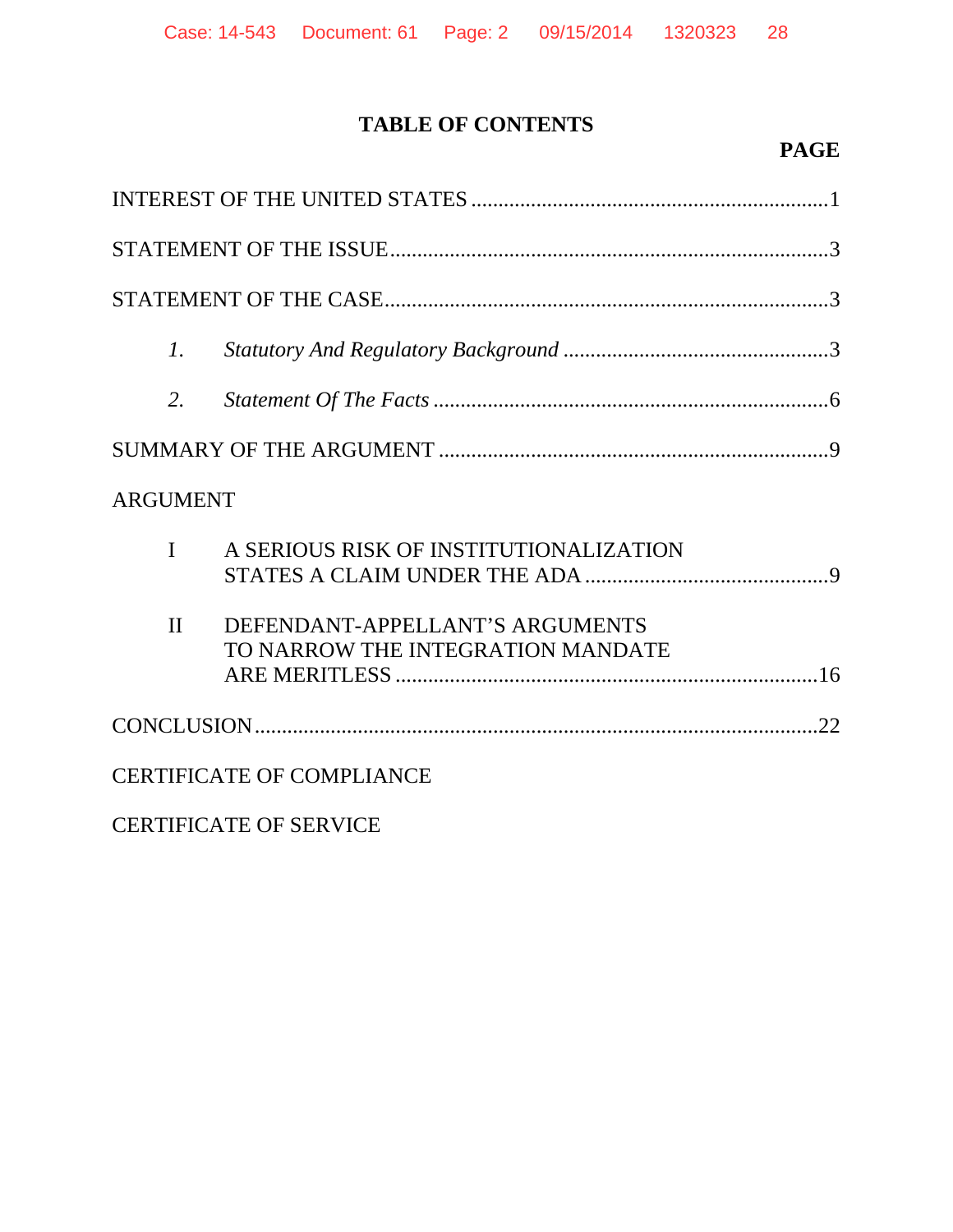#### **TABLE OF AUTHORITIES**

# **CASES: PAGE** *Amundson* v. *Wisconsin Dep't of Health Servs.*, 721 F.3d 871 (7th Cir. 2013)................................................................... 18-19 *Auer* v. *Robbins*, 519 U.S. 452 (1997)...............................................................12, 15 *Bryson* v. *Shumway*, 308 F.3d 79 (1st Cir. 2002)....................................................17 *Doe* v. *Chiles*, 136 F.3d 709 (11th Cir. 1998) .........................................................17 *Fisher* v. *Oklahoma Health Care Auth.*, 335 F.3d 1175 (10th Cir. 2003).........................................................14, 16, 18 *Forest Grove Sch. Dist.* v. *T.A.*, 557 U.S. 230 (2009).............................................13 *Lujan* v. *Defenders of Wildlife*, 504 U.S. 555 (1992)..............................................13 *M.R.* v. *Dreyfus*, 663 F.3d 1100 (9th Cir. 2011), amended by 697 F.3d 706 (2012)................................................ 14-15, 18, 20 *Olmstead* v. *L.C.*, 527 U.S. 581 (1999) ............................................................*passim Pashby* v. *Delia*, 709 F.3d 307 (4th Cir. 2013).................................................*passim Rodriguez* v. *City of New York*, 197 F.3d 611 (2d Cir. 1999) ...................................8 *United States* v. *Robles*, 709 F.3d 98 (2d Cir. 2013).................................................9

### **STATUTES:**

| American with Disabilities Act (ADA), |  |
|---------------------------------------|--|
|                                       |  |
|                                       |  |
|                                       |  |
|                                       |  |
|                                       |  |
|                                       |  |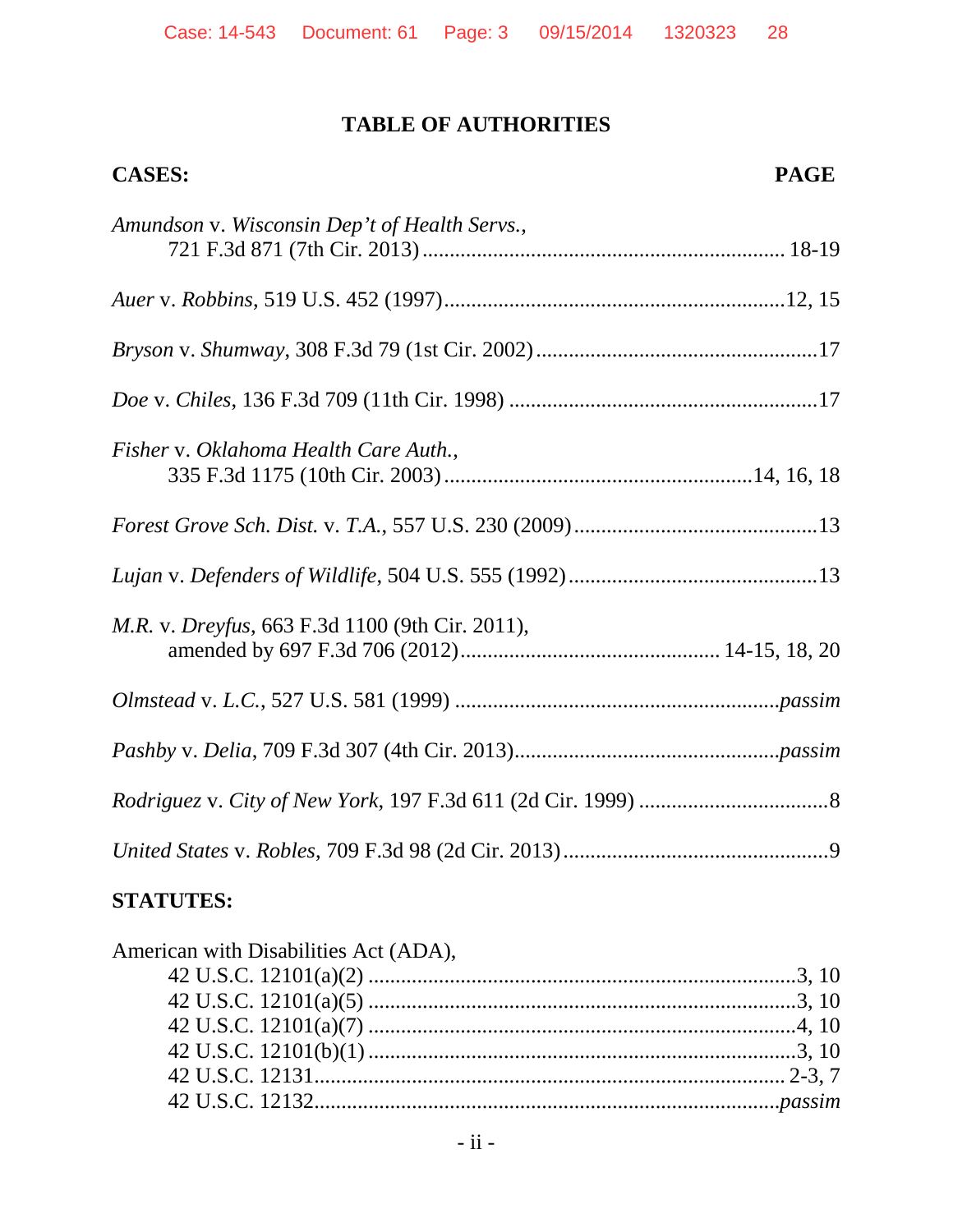# **STATUTES** (continued):

#### **PAGE**

| Medicaid Act, 42 U.S.C. 1396 et seq., |  |
|---------------------------------------|--|
|                                       |  |
|                                       |  |
|                                       |  |
|                                       |  |
|                                       |  |
|                                       |  |
| <b>REGULATIONS:</b>                   |  |
|                                       |  |
|                                       |  |
|                                       |  |
|                                       |  |
|                                       |  |

# **MISCELLANEOUS:**

U.S. Department of Justice (DOJ Olmstead Statement), Statement of the Department of Justice on Enforcement of the Integration Mandate of Title II of the Americans with Disabilities Act and Olmstead v. L.C. (June 22, 2011),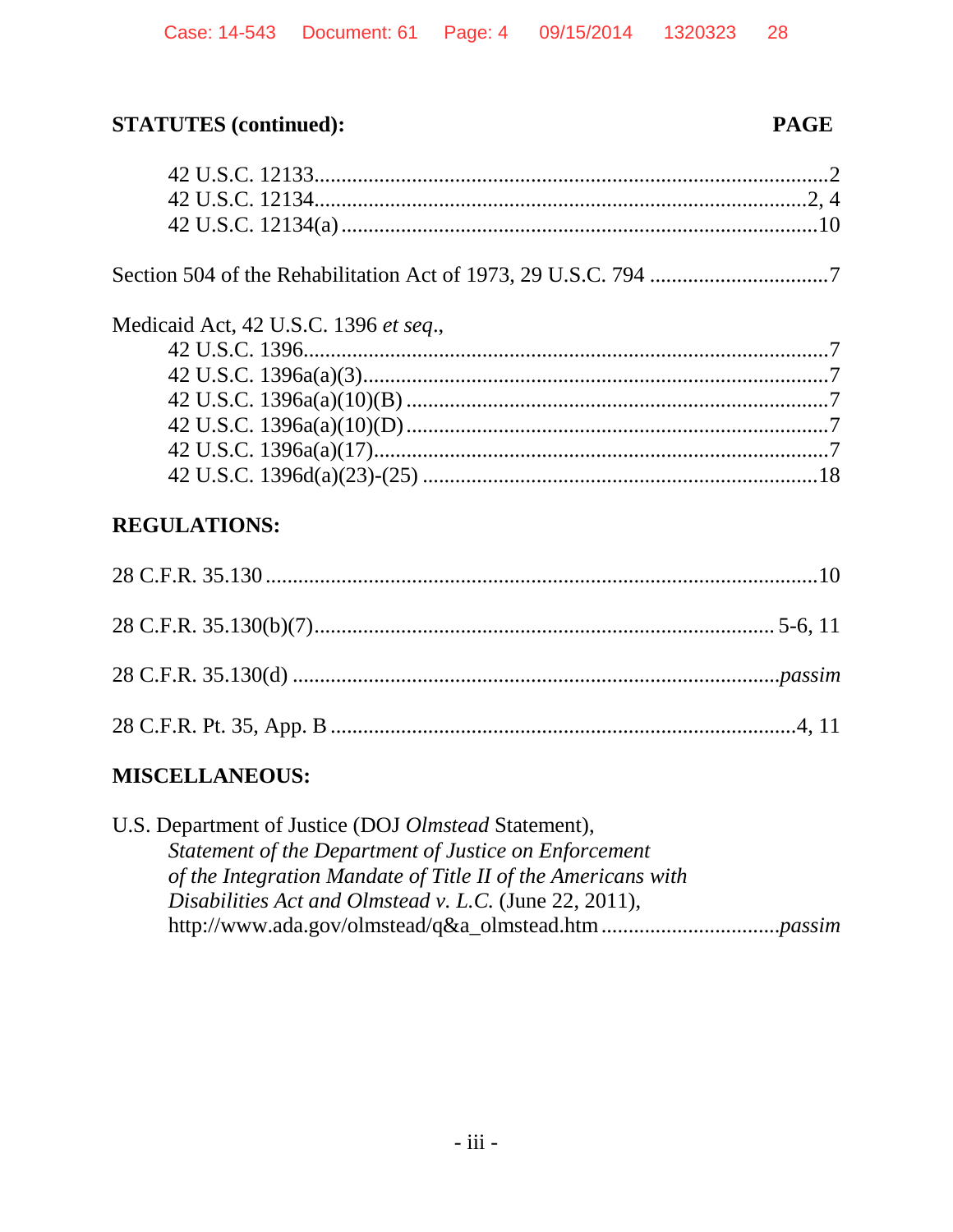#### IN THE UNITED STATES COURT OF APPEALS FOR THE SECOND CIRCUIT

\_\_\_\_\_\_\_\_\_\_\_\_\_\_\_\_\_\_\_

#### No. 14-543

### HARRY DAVIS; RITA-MARIE GEARY; PATTY POOLE; AND ROBERTA WALLACH, ON BEHALF OF THEMSELVES AND ALL OTHERS SIMILARLY SITUATED,

Plaintiffs-Appellees

v.

## NIRAV SHAH, INDIVIDUALLY AND IN HIS OFFICIAL CAPACITY AS COMMISSIONER OF THE NEW YORK STATE DEPARTMENT OF HEALTH,

Defendant-Appellant

ON APPEAL FROM THE UNITED STATES DISTRICT COURT FOR THE WESTERN DISTRICT OF NEW YORK

\_\_\_\_\_\_\_\_\_\_\_\_\_\_\_\_\_\_\_

\_\_\_\_\_\_\_\_\_\_\_\_\_\_\_\_\_\_\_

BRIEF FOR THE UNITED STATES AS AMICUS CURIAE IN SUPPORT OF PLAINTIFFS-APPELLEES

\_\_\_\_\_\_\_\_\_\_\_\_\_\_\_\_\_\_\_

**INTEREST OF THE UNITED STATES**

This case concerns individuals with disabilities whose doctors have

prescribed them orthopedic footwear or compression stockings to treat their

medical conditions. The State of New York excluded their conditions from

Medicaid coverage for footwear and stockings but continued to provide people

with other conditions footwear and stockings through Medicaid. The individuals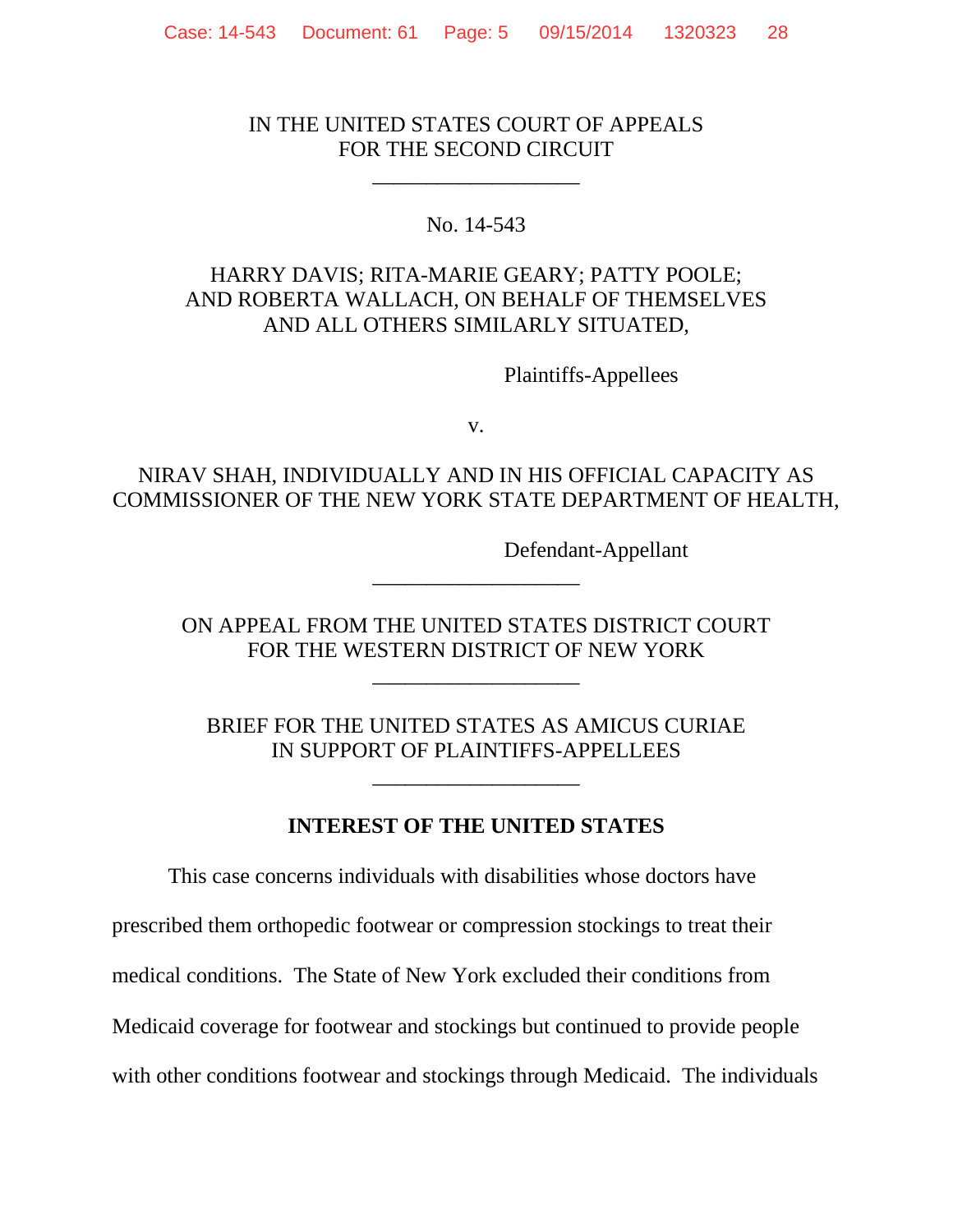sued the State Department of Health alleging, among other things, that the coverage limitation placed them at risk of institutionalization in violation of Title II of the Americans with Disabilities Act (ADA), 42 U.S.C. 12131 *et seq.*

This case involves the proper interpretation of the prohibition against unnecessary segregation of individuals with disabilities under Title II and its implementing regulations. Title II prohibits discrimination against individuals with disabilities in the provision of public services. 42 U.S.C. 12132. The Attorney General has authority to enforce Title II, 42 U.S.C. 12133, and to promulgate regulations implementing its broad prohibition against discrimination, 42 U.S.C. 12134. Pursuant to this authority, the Attorney General issued the integration mandate regulation: "A public entity shall administer services, programs, and activities in the most integrated setting appropriate to the needs of qualified individuals with disabilities." 28 C.F.R. 35.130(d).

The United States enforces Title II and its regulations, including the integration mandate, across the country. The Department of Justice (Department) has issued guidance on the proper legal standard under the mandate. U.S. Department of Justice, *Statement of the Department of Justice on Enforcement of the Integration Mandate of Title II of the Americans with Disabilities Act and Olmstead v. L.C.* (June 22, 2011),

http://www.ada.gov/olmstead/q&a\_olmstead.htm (DOJ *Olmstead* Statement). The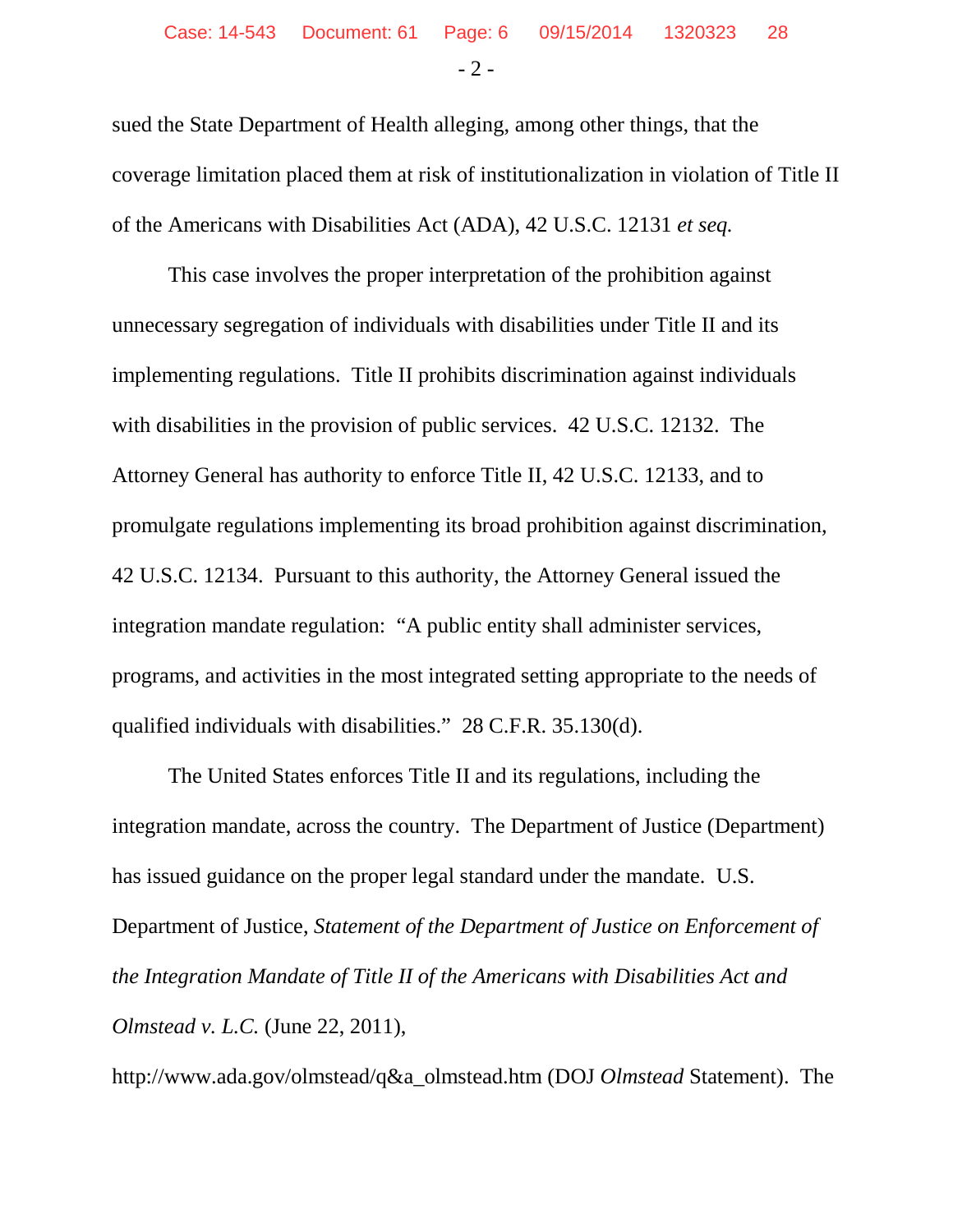Department also has filed similar briefs on the legal standard under the integration mandate in *Oster* v. *Wagner*, No. 09-17581 (9th Cir.) (filed Dec. 9, 2013); *Cota* v. *Maxwell-Jolly*, No. 10-15635 (9th Cir.) (filed July 1, 2010); and *M.H.* v. *Cook*, No. 13-14950-B (11th Cir.) (filed Apr. 23, 2014). The United States thus has a substantial interest in this appeal. The United States files this brief pursuant to Federal Rule of Appellate Procedure 29(a).

#### **STATEMENT OF THE ISSUE**

The United States will address the following issue:

Whether a currently non-institutionalized individual with a disability can bring a claim under Title II of the Americans with Disabilities Act, 42 U.S.C. 12131 *et seq.*, that a State or local government's actions create for that individual a serious risk of institutionalization.<sup>[1](#page-6-0)</sup>

#### **STATEMENT OF THE CASE**

#### *1. Statutory And Regulatory Background*

Congress enacted the ADA in 1990 "to provide a clear and comprehensive national mandate for the elimination of discrimination against individuals with disabilities." 42 U.S.C. 12101(b)(1). Congress found that, "historically, society has tended to isolate and segregate individuals with disabilities" and that

<span id="page-6-0"></span> $1$  The United States takes no position on the issues in this appeal involving plaintiffs' private right of action under Medicaid and challenge under Medicaid to State decisions on services provided.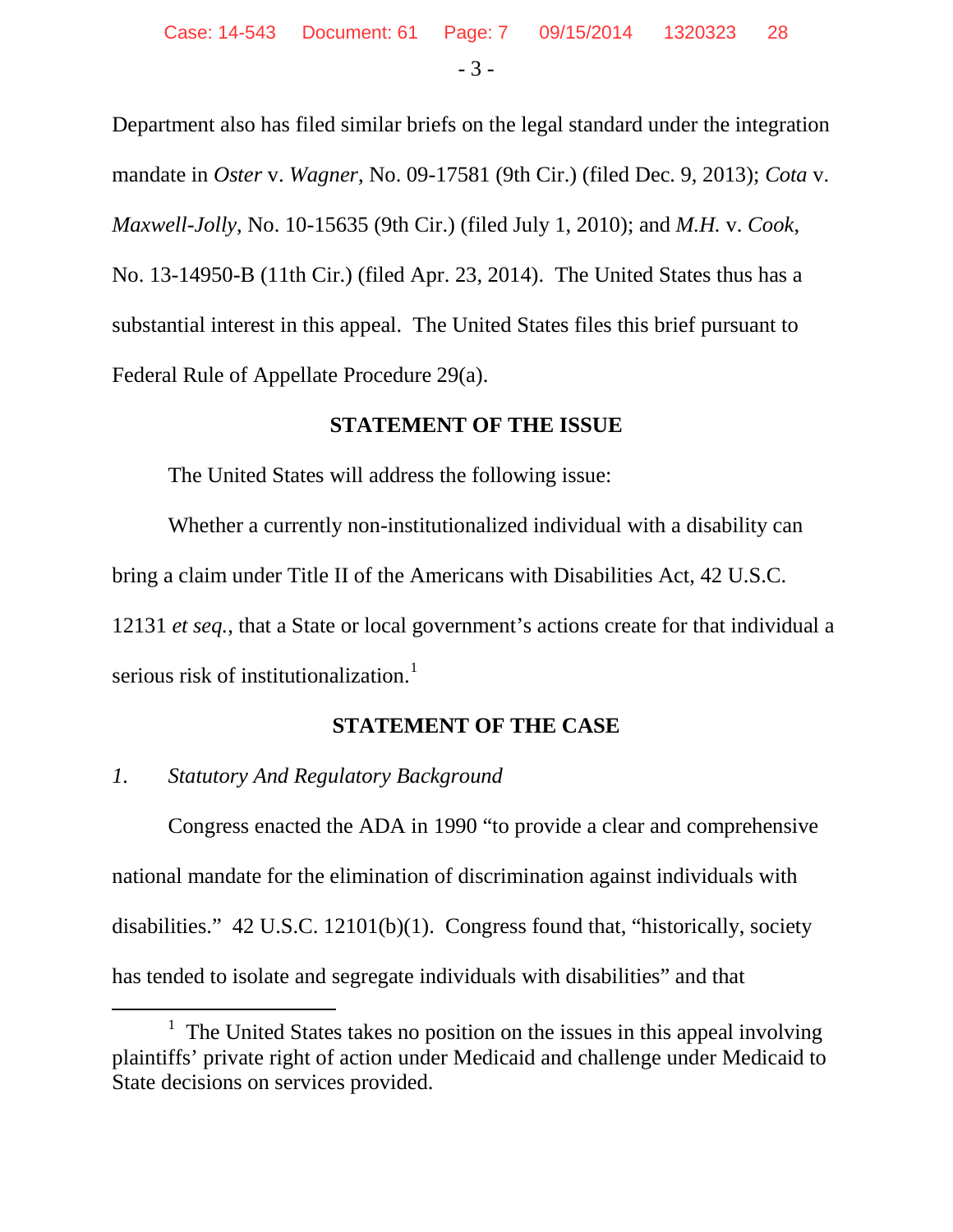"individuals with disabilities continually encounter various forms of discrimination, including  $* * *$  segregation." 42 U.S.C. 12101(a)(2) and (5). Congress determined that "the Nation's proper goals regarding individuals with disabilities are to assure equality of opportunity, full participation, *independent living*, and economic self-sufficiency for such individuals." 42 U.S.C. 12101(a)(7) (emphasis added).

Title II of the ADA prohibits disability discrimination in public services: "[N]o qualified individual with a disability shall, by reason of such disability, be excluded from participation in or be denied the benefits of the services, programs, or activities of a public entity, or be subjected to discrimination by any such entity." 42 U.S.C. 12132. Congress directed the Attorney General to promulgate regulations to implement Title II. 42 U.S.C. 12134.

Pursuant to this authority, the Attorney General issued the integration mandate: "A public entity shall administer services, programs, and activities in the most integrated setting appropriate to the needs of qualified individuals with disabilities." 28 C.F.R. 35.130(d). The most integrated setting is "a setting that enables individuals with disabilities to interact with nondisabled persons to the fullest extent possible." 28 C.F.R. Pt. 35, App. B at 685. The Attorney General also required that a public entity "make reasonable modifications in policies, practices, or procedures when the modifications are necessary to avoid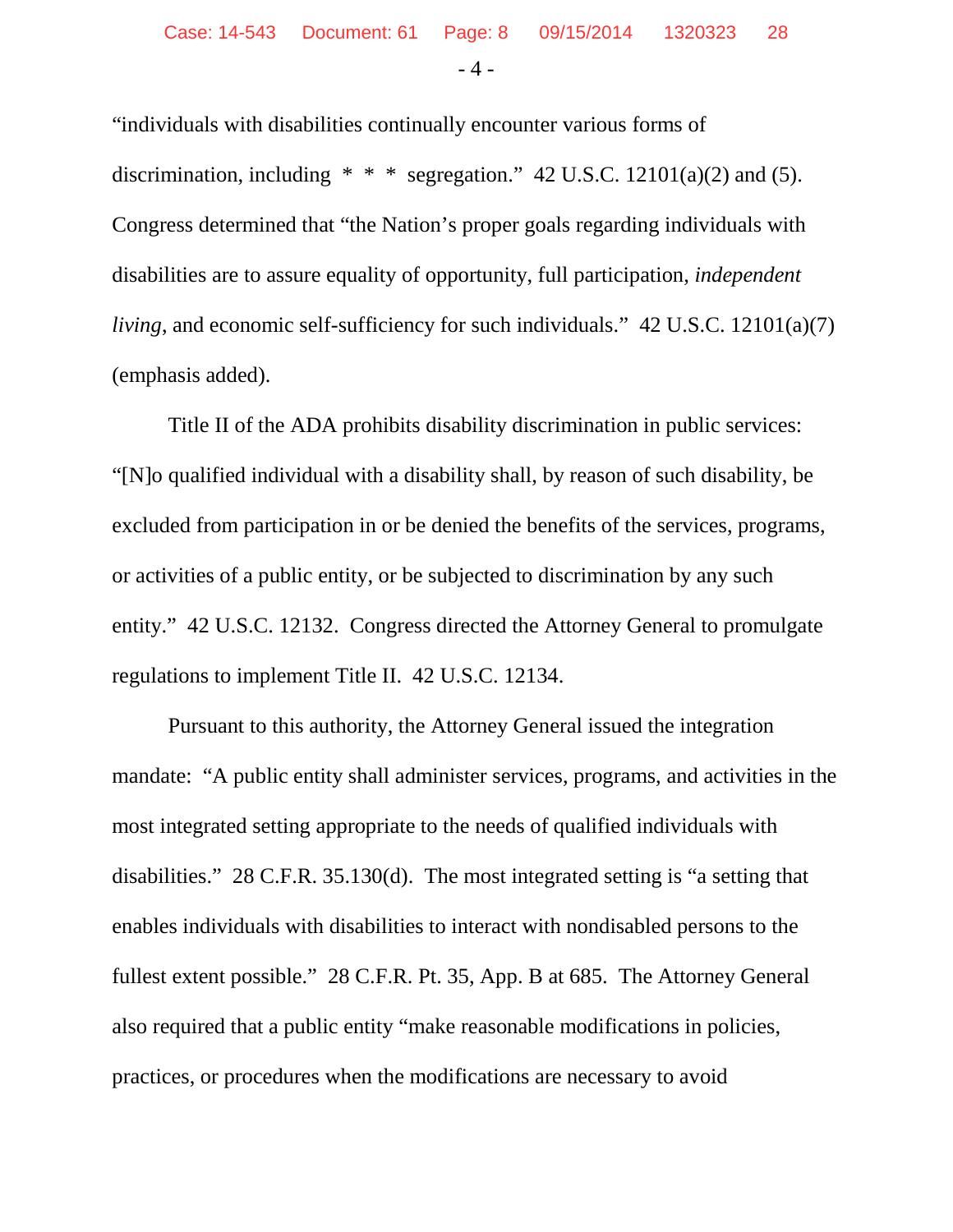discrimination on the basis of disability, unless the public entity can demonstrate that making the modifications would fundamentally alter the nature of the service, program, or activity." 28 C.F.R. 35.130(b)(7).

In *Olmstead*, the Supreme Court held that, under the ADA and its regulations, "unjustified institutional isolation of persons with disabilities is a form of discrimination." *Olmstead* v. *L.C.*, 527 U.S. 581, 600 (1999). The Court reasoned that "institutional placement of persons who can handle and benefit from community settings perpetuates unwarranted assumptions that persons so isolated are incapable or unworthy of participating in community life." *Ibid.* The Court also reasoned that "confinement in an institution severely diminishes the everyday life activities of individuals, including family relations, social contacts, work options, economic independence, educational advancement, and cultural enrichment." *Id.* at 601. The Court concluded that individuals with disabilities are entitled to community-based services "when the State's treatment professionals determine that such placement is appropriate, the affected persons do not oppose such treatment, and the placement can be reasonably accommodated, taking into account the resources available to the State and the needs of others with \* \* \* disabilities." *Id.* at 607 (plurality opinion).

The question of resources recognizes that "[t]he State's responsibility, once it provides community-based treatment to qualified persons with disabilities, is not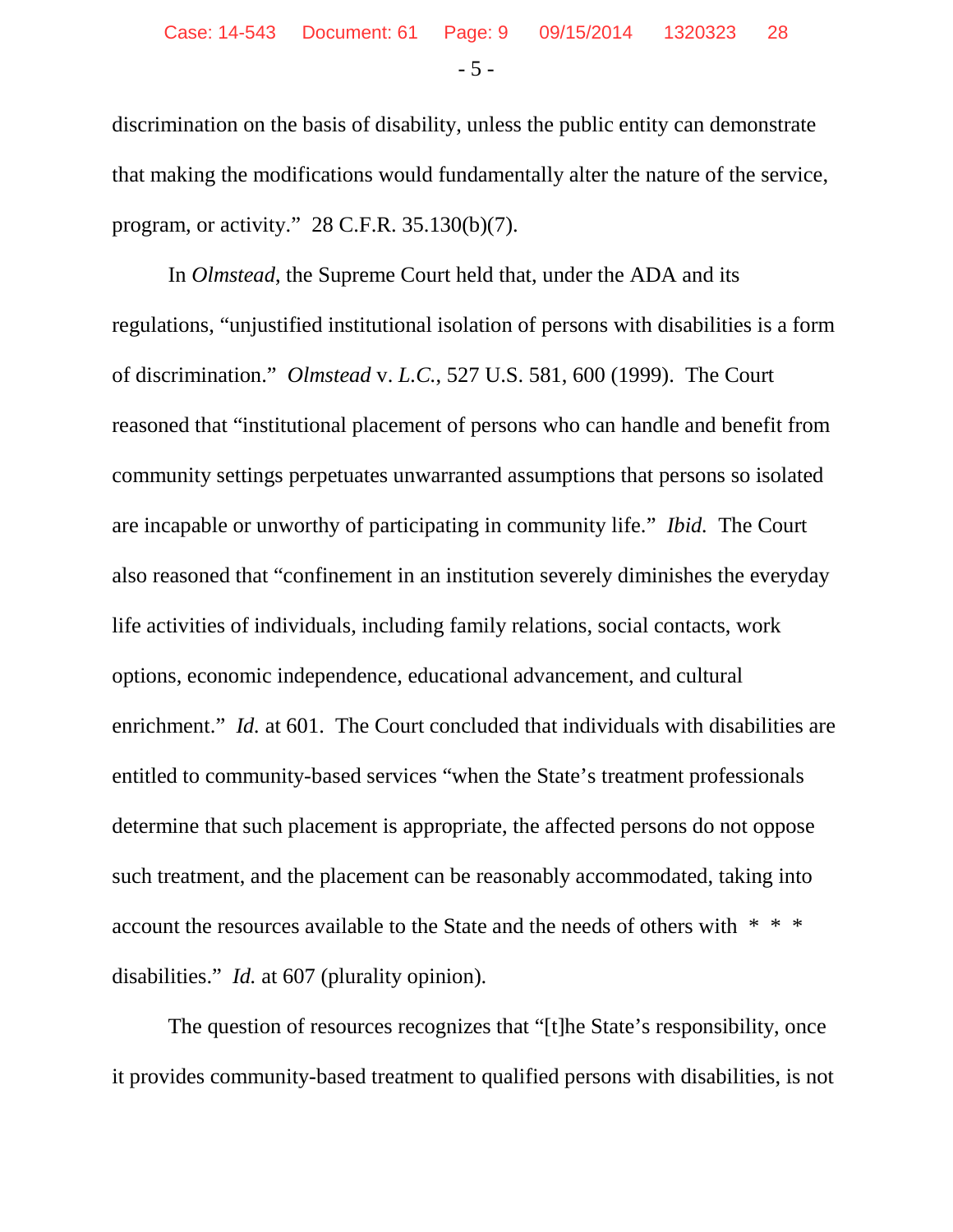boundless. The reasonable-modifications regulation speaks of 'reasonable modifications' to avoid discrimination, and allows States to resist modifications that entail a 'fundamental alteration' of the States' services and programs." *Olmstead*, 527 U.S. at 603 (plurality opinion) (quoting 28 C.F.R. 35.130(b)(7)). This is commonly referred to as a fundamental alteration defense.

Since *Olmstead*, the Department has issued guidance regarding Title II's integration mandate. See DOJ *Olmstead* Statement. In that guidance, the Department stated that "the ADA and the *Olmstead* decision extend to persons at serious risk of institutionalization or segregation and are not limited to individuals currently in institutional or other segregated settings. Individuals need not wait until the harm of institutionalization or segregation occurs or is imminent." *Id.* at Question & Answer 6. The Department provided as an example "a public entity's failure to provide community services" that "will likely cause a decline in health, safety, or welfare that would lead to the individual's eventual placement in an institution." *Ibid.*

#### *2. Statement Of The Facts*

a. Plaintiffs are adult Medicaid recipients with a variety of conditions including multiple sclerosis, paraplegia, and transmetatarsal amputation (*i.e.*, loss of the front part of the foot)—for which their doctors prescribed orthopedic footwear or compression stockings. J.A. 425. In 2011, the State of New York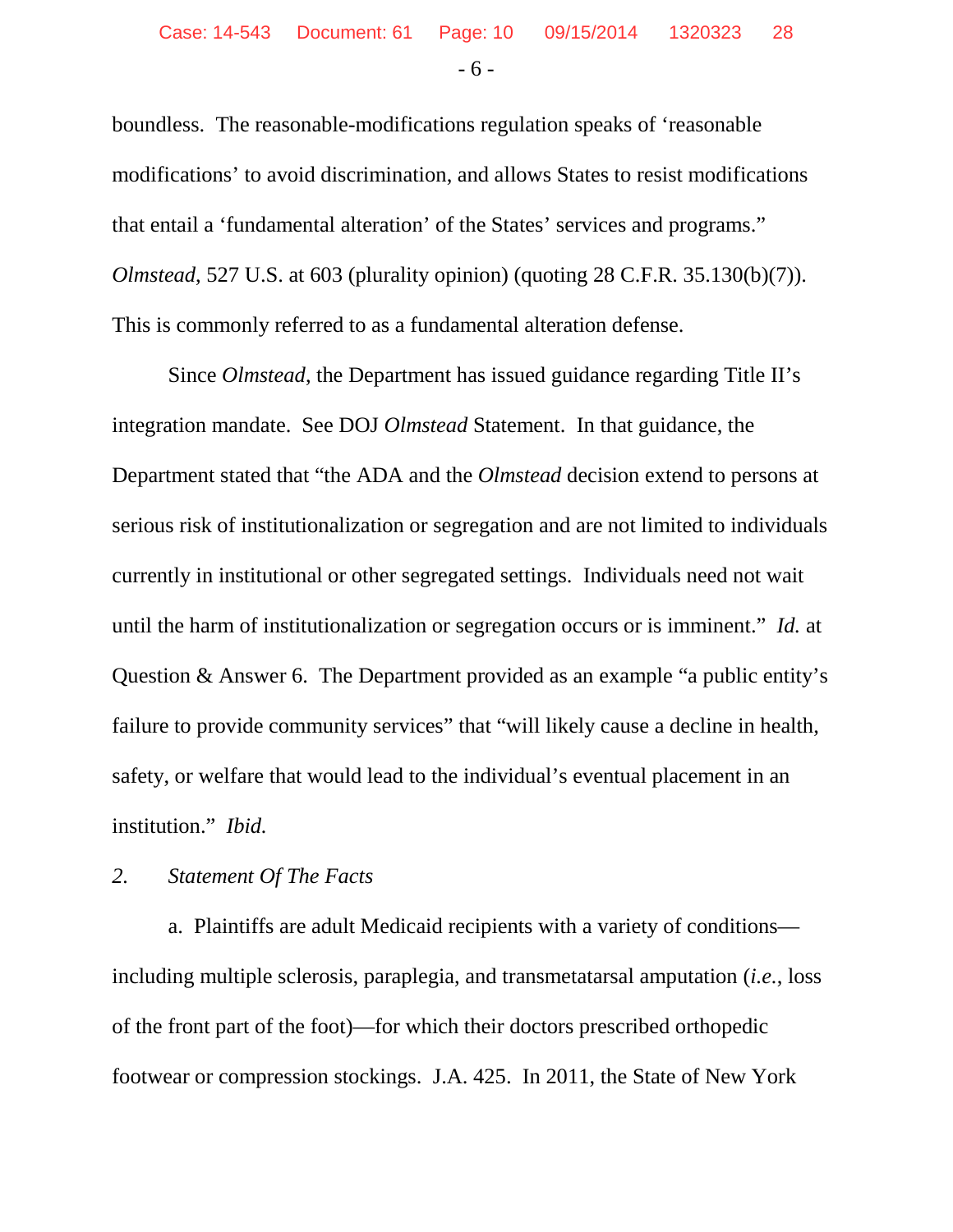eliminated most coverage under its state Medicaid program for adult orthopedic footwear and compression stockings. J.A. 424. New York limited coverage to (1) footwear prescribed as part of a diabetic treatment plan or orthotic brace and (2) stockings prescribed to treat pregnancy or venous stasis ulcers. J.A. 423. This excluded plaintiffs' conditions from coverage for footwear and stockings. J.A. 420.

Plaintiffs sued the Commissioner of the State Department of Health over the coverage limitation, arguing that, "[w]ithout these medically necessary treatments, Plaintiffs face a high likelihood of hospitalizations to address life-threatening infections and other preventable conditions" and "are likely to be institutionalized in nursing homes and rehabilitation centers in order to be treated for the very conditions the eliminated items would have prevented at much lower cost." J.A. 378-379, 381. They alleged violations of the Medicaid Act, 42 U.S.C. 1396 *et seq.*; Title II of the ADA, 42 U.S.C. 12131 *et seq.*; and Section 504 of the Rehabilitation Act of 1973, 29 U.S.C. 794. J.A. 401-405. Specifically, they alleged that the coverage limitation violated the Medicaid Act's home health services provision, 42 U.S.C. 1396a(a)(10)(D), reasonable standards provision, 42 U.S.C. 1396a(a)(17), comparability provision, 42 U.S.C. 1396a(a)(10)(B), and due process provision, 42 U.S.C. 1396a(a)(3). J.A. 401-403. They also alleged that the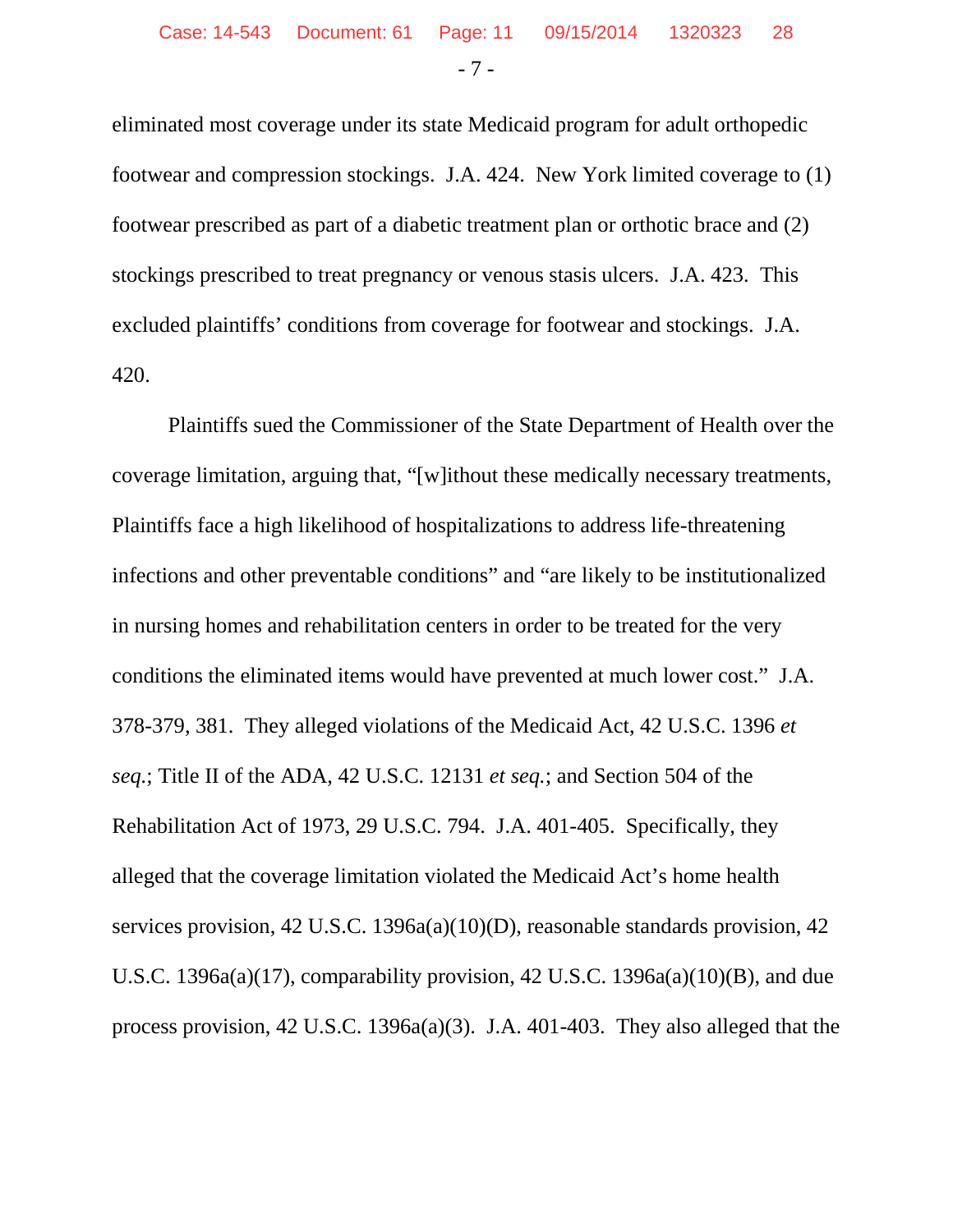limitation violated Title II of the ADA, Section 504, and their implementing regulations. J.A. 403-405.

b. The district court granted plaintiffs declaratory and permanent injunctive relief under the Medicaid Act, ADA, and Rehabilitation Act. J.A. 427. The court denied their claim under the home health services provision but awarded them summary judgment on every other claim.

In particular, the court held that the limitation violated the ADA and Rehabilitation Act.<sup>[2](#page-11-0)</sup> J.A. 454-461. The court quoted the Fourth Circuit for being "especially swayed by the DOJ's determination that the ADA and the *Olmstead* decision extend to persons *at serious risk of institutionalization or segregation* and are not limited to individuals currently in institutional or other segregated settings." J.A. 457 n.38 (quoting *Pashby* v. *Delia*, 709 F.3d 307, 322 (4th Cir. 2013)). The court reasoned that the State provided footwear and stocking coverage to Medicaid recipients other than plaintiffs and "that a State may commit discrimination by treating one type of disabled person worse than another type of disabled person." J.A. 461. The court found that defendant never disputed the plaintiffs' assertion "that the elimination of coverage for orthopedic shoes and compression stockings for Plaintiffs may result in them being institutionalized." J.A. 457. The court also

<span id="page-11-0"></span> $\overline{\ }$  2  $2$  The Second Circuit considers Title II and Section 504 claims "in tandem," as they "impose identical requirements." *Rodriguez* v. *City of New York*, 197 F.3d 611, 618 (1999).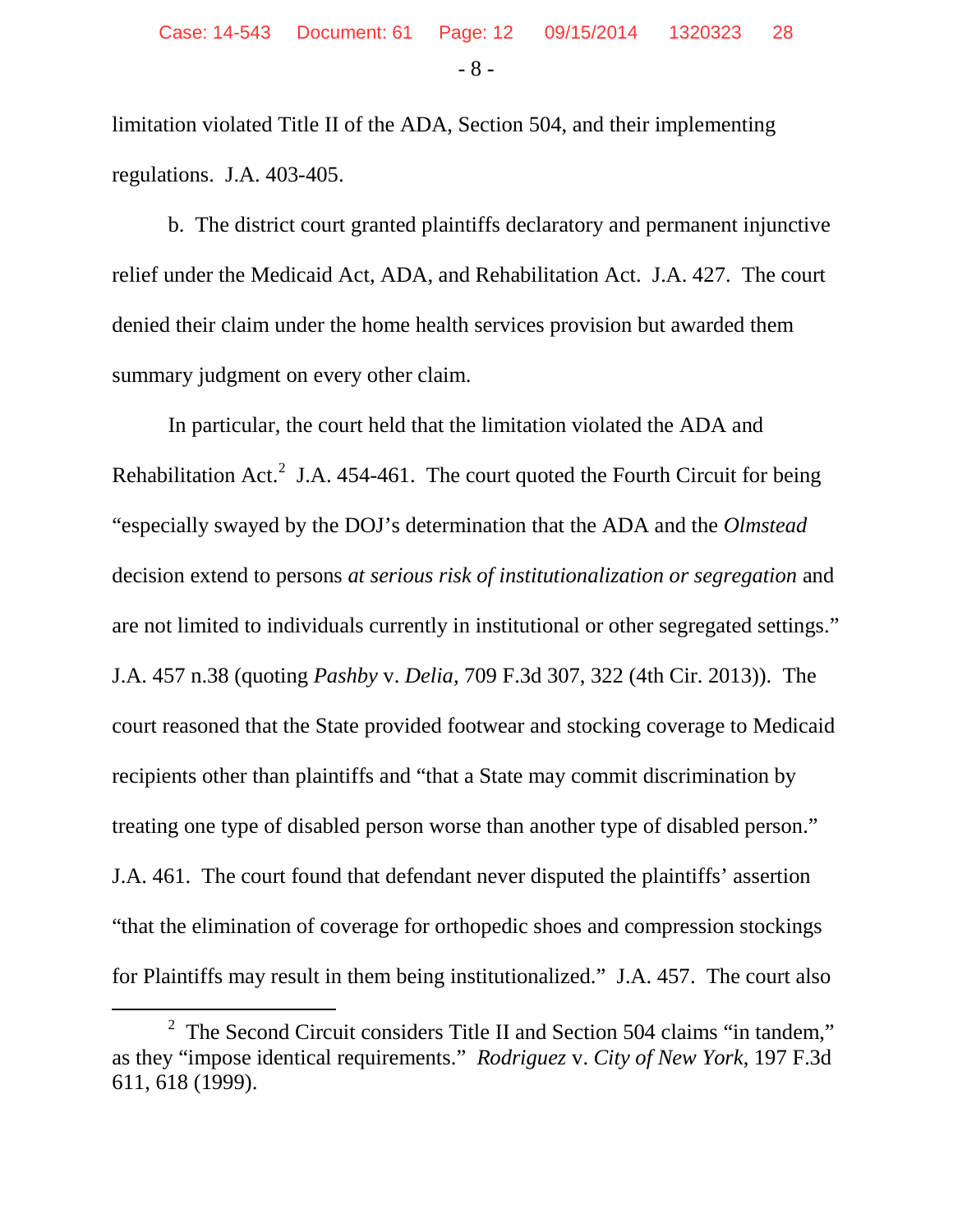found that defendant did not argue "that modifying the Medicaid program, to include coverage of orthopedic shoes and compression stockings for Plaintiffs, would fundamentally alter the program." J.A. at 458.

#### **SUMMARY OF THE ARGUMENT**

The district court correctly held that an individual need not wait to be institutionalized to raise a claim under Title II of the ADA and its integration mandate concerning unnecessary institutionalization. This Court should join the Fourth, Ninth, and Tenth Circuits in so holding; no circuit has held to the contrary. A non-institutionalized individual with a disability has standing to claim, under Title II and the integration mandate, that a State or local government's actions create a serious risk of institutionalization for that individual. This standard is dictated by the plain text and intent of the ADA and its regulations; by the Supreme Court's reasoning in *Olmstead* v. *L.C.*, 527 U.S. 581 (1999); and by the Department's explicit guidance on the issue, which warrants deference.

#### **ARGUMENT**

**I**

#### **A SERIOUS RISK OF INSTITUTIONALIZATION STATES A CLAIM UNDER THE ADA**

This Court "review[s] *de novo* a district court's decision resolving a question of statutory interpretation." *United States* v. *Robles*, 709 F.3d 98, 99 (2d Cir. 2013).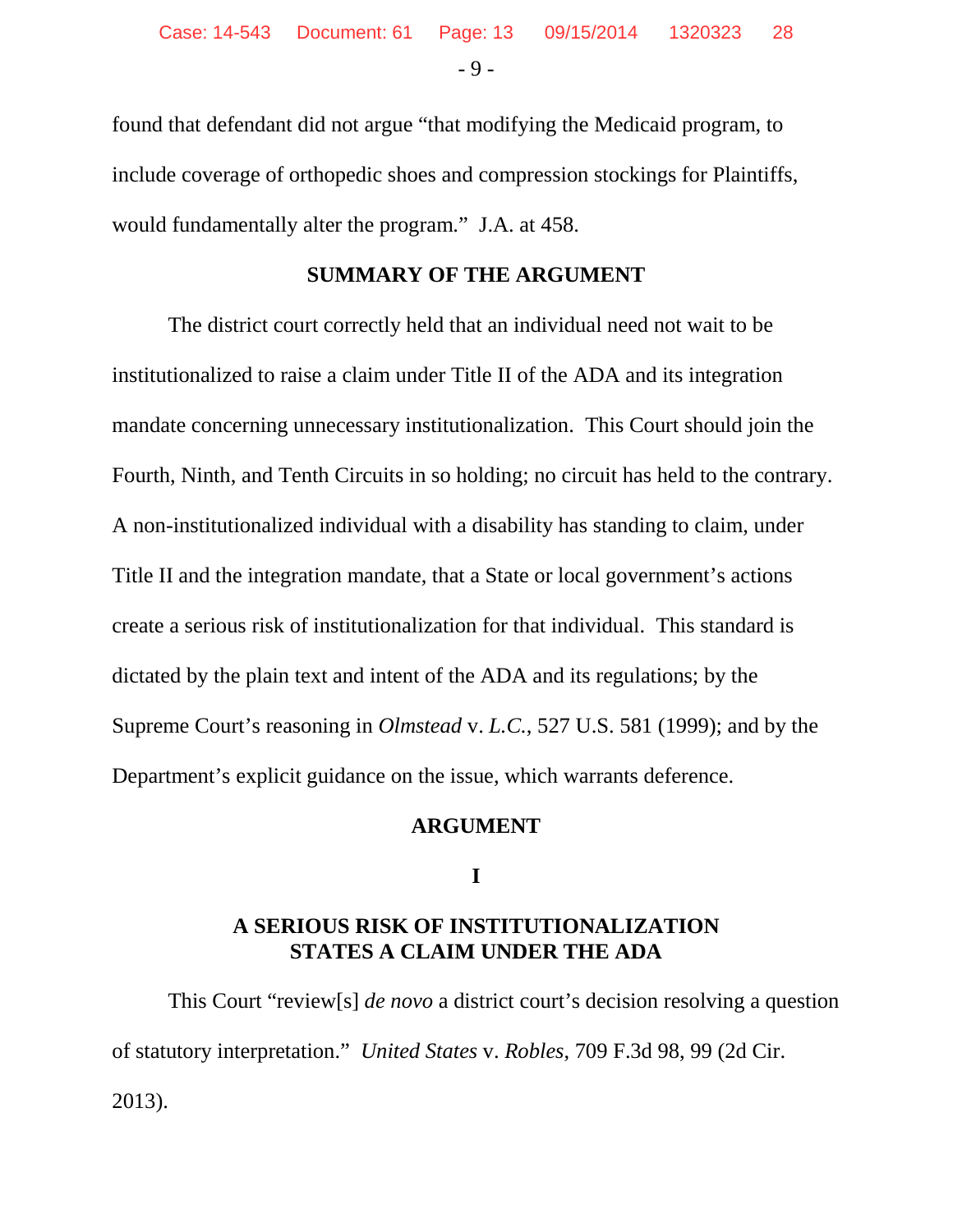Individuals with disabilities need not wait until they are institutionalized to assert an integration claim under Title II of the ADA, 42 U.S.C. 12132, and its integration mandate, 28 C.F.R. 35.130(d). Neither the statute nor the integration mandate regulation by its own terms applies only to institutionalized individuals. Instead, the plain text of each protects the rights of all "qualified individuals with disabilities." 28 C.F.R. 35.130(d); accord 42 U.S.C. 12132. Indeed, protecting individuals with disabilities from the harm of unnecessary institutionalization was one of Congress's intents in passing the ADA. Congress found that, "historically, society has tended to isolate and segregate individuals with disabilities." 42 U.S.C. 12101(a)(2). Congress further found that such discriminatory segregation continues. 42 U.S.C. 12101(a)(5). Congress thus stated that one of "the Nation's proper goals" is to ensure "independent living" for individuals with disabilities. 42 U.S.C. 12101(a)(7). In turn, Congress "provide[d] a clear and comprehensive national mandate for elimination of discrimination against individuals with disabilities." 42 U.S.C. 12101(b)(1).

In Title II of the ADA, Congress prohibited discrimination against individuals with disabilities in the provision of public services, 42 U.S.C. 12132, and directed the Attorney General to promulgate regulations implementing that prohibition, 42 U.S.C. 12134(a). To carry out that directive, the Attorney General issued the integration mandate regulation, 28 C.F.R. 35.130. The integration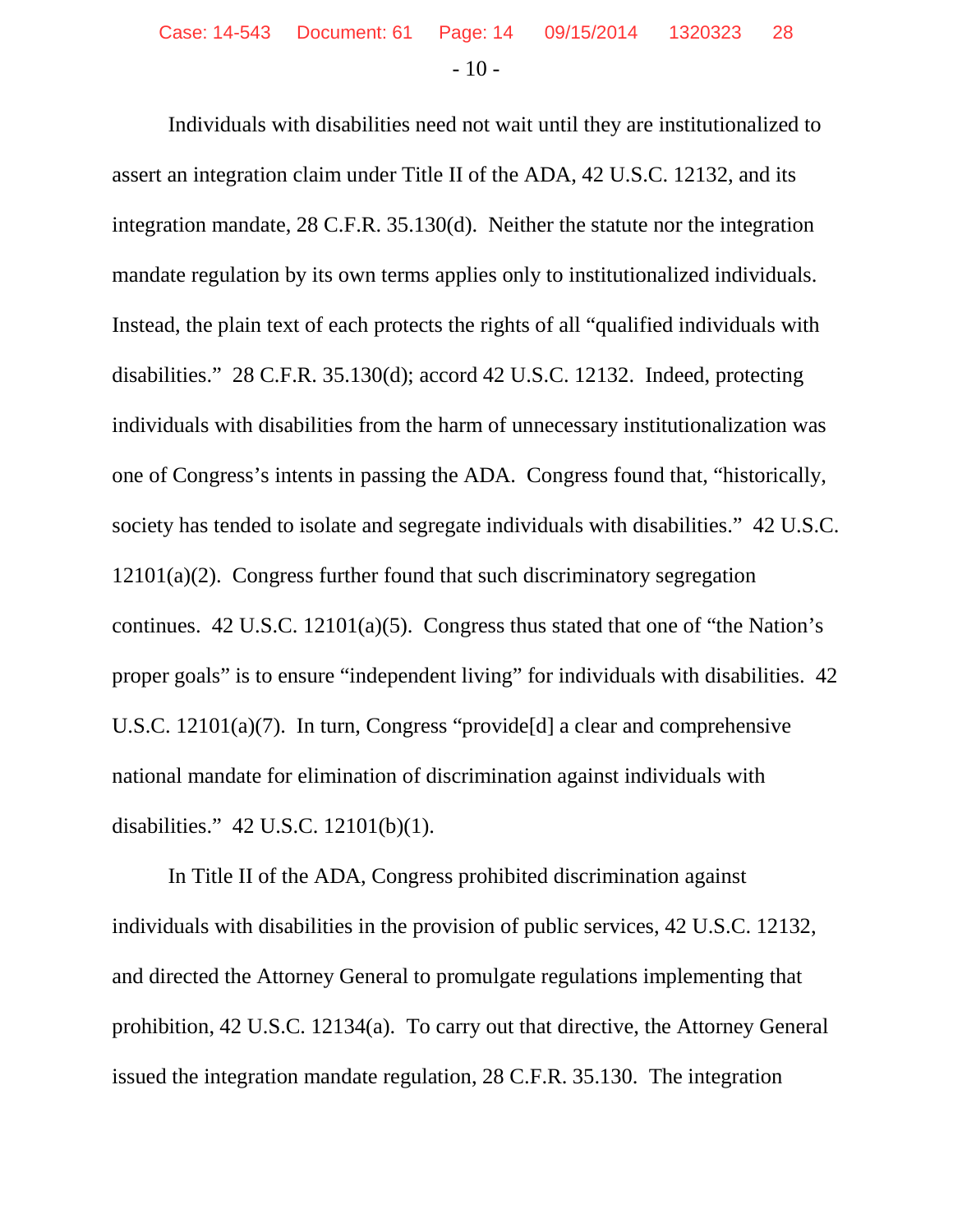mandate requires that "[a] public entity \* \* \* administer services, programs, and activities in the most integrated setting appropriate to the needs of qualified individuals with disabilities," 28 C.F.R. 35.130(d), which is the "setting that enables individuals with disabilities to interact with nondisabled persons to the fullest extent possible," 28 C.F.R. Pt. 35, App. B at 685. The Attorney General further required that public entities "make reasonable modifications in policies, practices, or procedures when the modifications are necessary to avoid discrimination" unless the "modifications would fundamentally alter" an entity's service system. 28 C.F.R. 35.130(b)(7).

In *Olmstead* v. *L.C.*, 527 U.S. 581 (1999), the Supreme Court recognized that unnecessary institutionalization for an individual with a disability is discrimination prohibited by Title II and the integration mandate. The Court held that "[u]njustified isolation \* \* \* is properly regarded as discrimination based on disability" because it "perpetuates unwarranted assumptions that persons so isolated are incapable or unworthy of participating in community life" and because "confinement in an institution severely diminishes the everyday life activities of individuals, including family relations, social contacts, work options, economic independence, educational advancement, and cultural enrichment." *Id*. at 597, 600-601. These concerns and the potential for harm exist both where individuals unnecessarily institutionalized seek to return to their communities and where those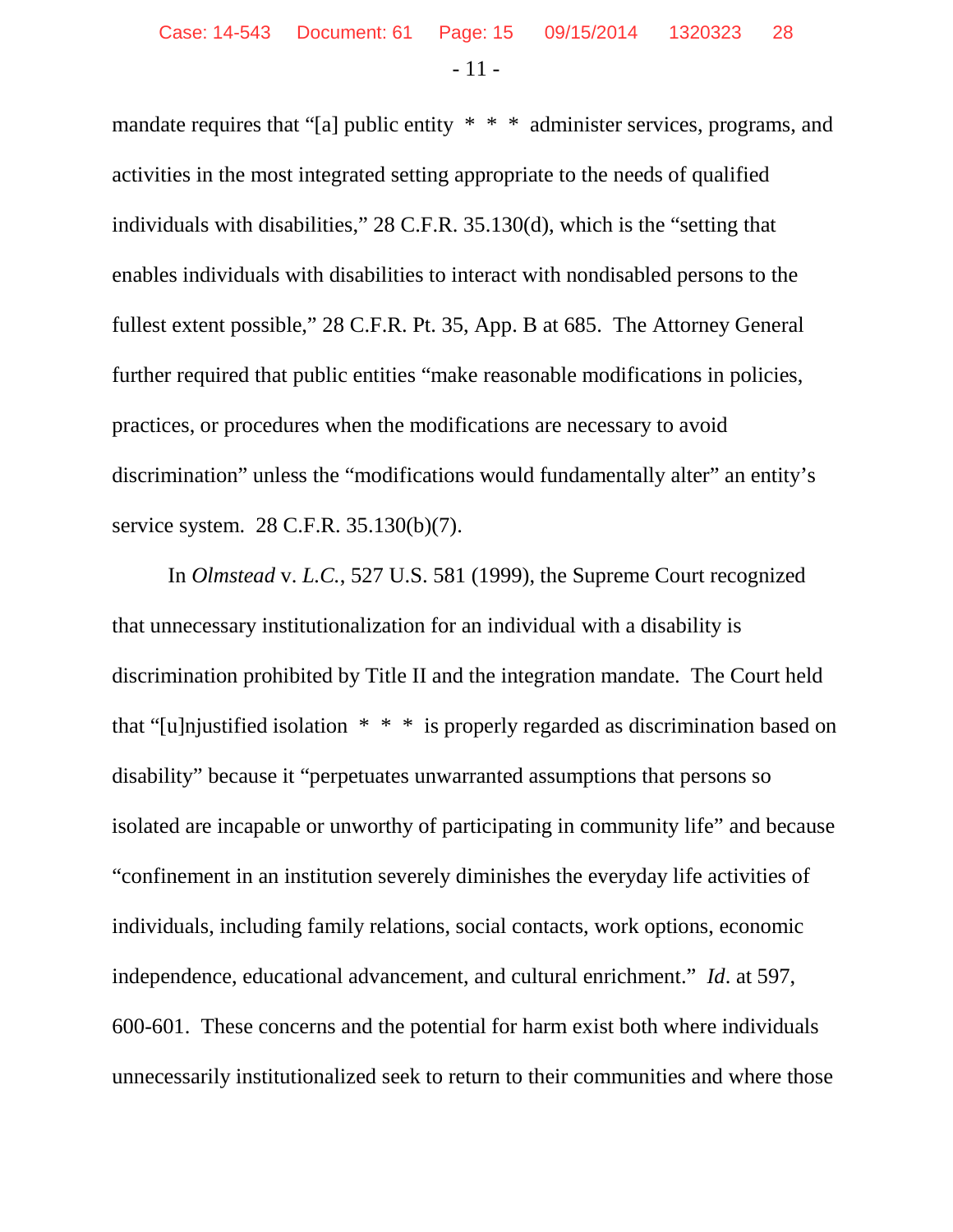with disabilities seek to avoid unnecessary, discriminatory institutionalization in the first place.

The Department issued regulatory guidance that further removes any doubt that suing to *prevent* the harm of unnecessary institutionalization is a cognizable claim under Title II, the integration mandate, and *Olmstead*. See DOJ *Olmstead* Statement. In that guidance, the Department answered the very question presented by this appeal: "Do the ADA and *Olmstead* apply to persons at serious risk of institutionalization or segregation?" *Id.* at Question & Answer 6. The answer, unequivocally, is "[y]es, the ADA and the *Olmstead* decision extend to persons at serious risk of institutionalization or segregation." *Ibid.* The protection against the harm of unnecessary institutionalization is "not limited to individuals currently in institutional or other segregated settings. Individuals need not wait until the harm of institutionalization or segregation occurs or is imminent." *Ibid.*

The Department's interpretation of Title II and its integration mandate warrants deference. Specifically, the Department's views on Title II "warrant respect," *Olmstead*, 527 U.S. at 597-598, and its interpretation of its own regulation is "controlling unless plainly erroneous or inconsistent with the regulation," *Auer* v. *Robbins*, 519 U.S. 452, 461 (1997) (citation and internal quotation marks omitted). The DOJ *Olmstead* Statement guidance is a consistent implementation of Title II's prohibition on unnecessary institutionalization and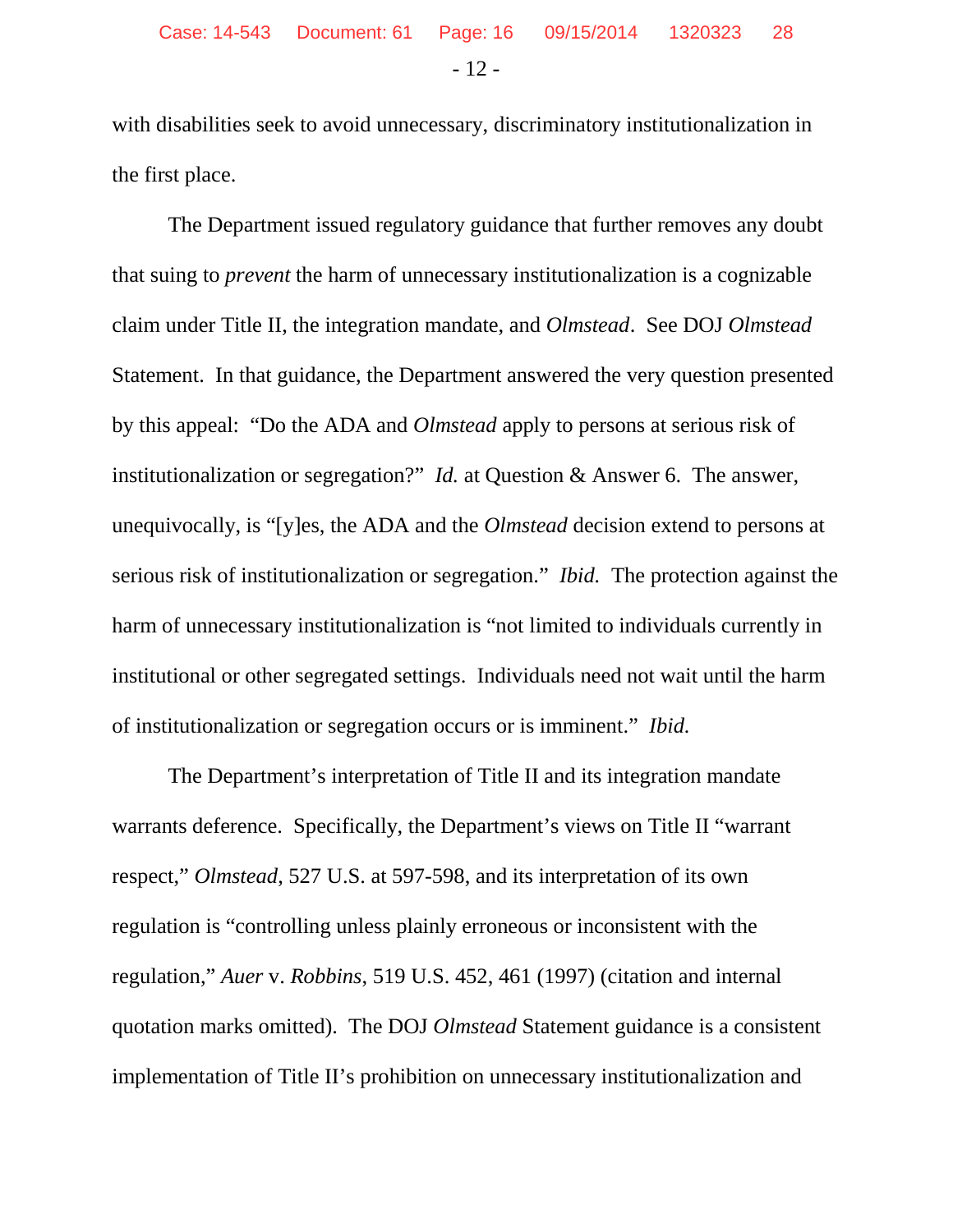segregation of individuals with disabilities, the integration mandate, and *Olmstead*. Indeed, the prohibition on unnecessary institutionalization would be hollow, if not totally countermanded, if individuals with disabilities were forced to suffer the significant harm of unnecessary institutionalization merely in order to seek relief from it. The law does not demand that an individual suffer this unnecessary and avoidable harm. Cf. *Forest Grove Sch. Dist.* v. *T.A.*, 557 U.S. 230, 238 (2009) ("[H]aving mandated that participating States provide a [free appropriate public education] for every student [with a disability], Congress could not have intended to require parents to either accept an inadequate public-school education pending adjudication of their claim or bear the cost of a private education if the court ultimately determined that the private placement was proper under the Act.").

The Department's interpretation also aligns with routine Article III standing requirements. To have Article III standing, a plaintiff must allege (1) an injury that is concrete and particularized, (2) caused by the defendant, (3) that would be redressed by a favorable court decision. *Lujan* v. *Defenders of Wildlife*, 504 U.S. 555, 560-561 (1992). At-risk ADA claims, such as the claim alleged here, by their nature satisfy these standing requirements because they involve threats to health, safety, and welfare, as exemplified in the guidance: a plaintiff typically alleges (1) an injury either from an existing denial of or failure to provide services, or from a threatened cut to services, (2) caused by the defendant, (3) that would be redressed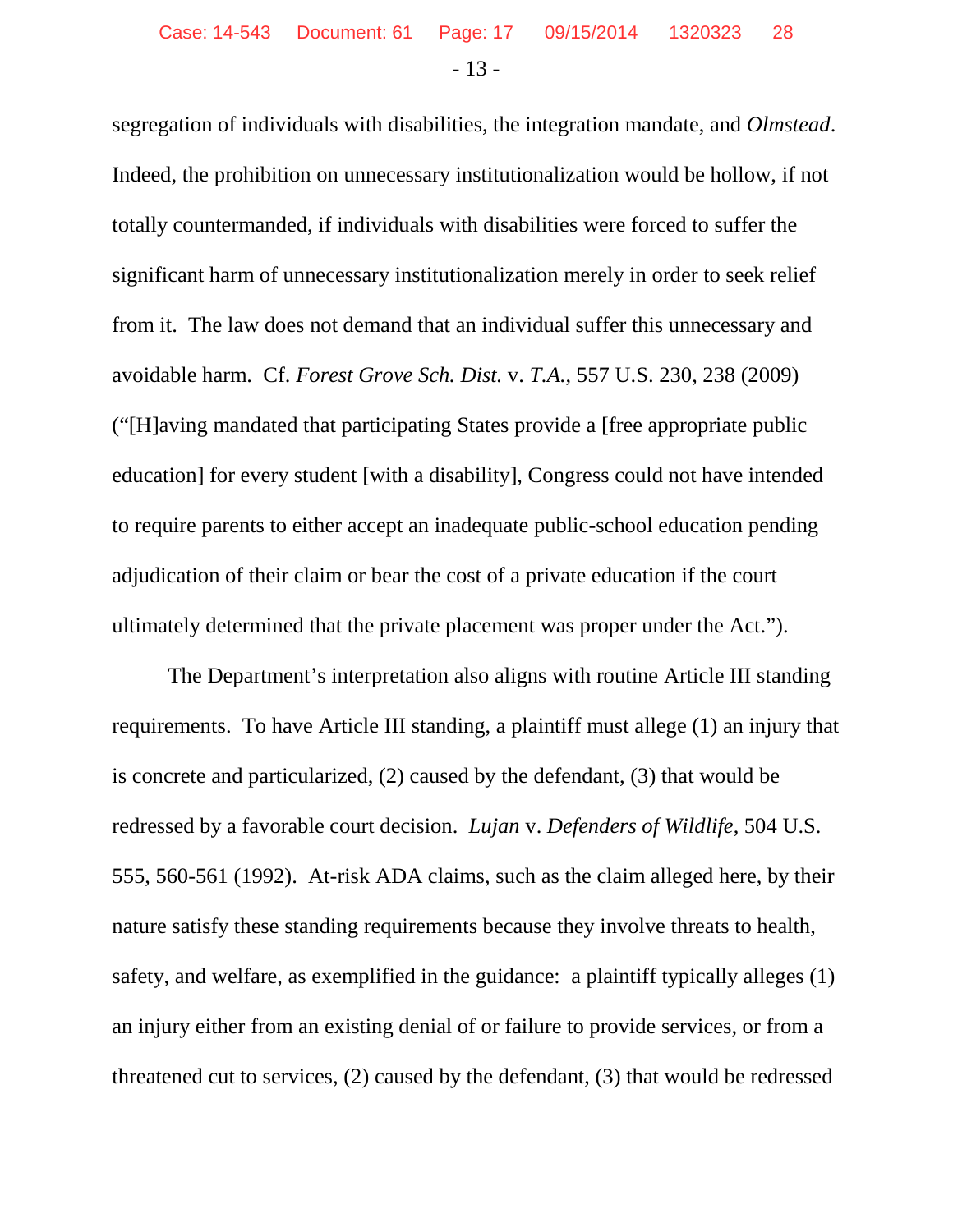if the defendant's actions were enjoined. See DOJ *Olmstead* Statement at Question & Answer 6.

Moreover, the Department's interpretation is consistent with the decision of every Court of Appeals to squarely address the issue. In *Fisher* v. *Oklahoma Health Care Authority*, 335 F.3d 1175 (2003), the Tenth Circuit held that "disabled persons who \* \* \* stand imperiled with segregation" have standing to bring a claim "under the ADA's integration regulation without first submitting to institutionalization." *Id.* at 1182. The court reasoned that "there is nothing in the plain language of the regulations that limits protection to persons who are currently institutionalized." *Id.* at 1181. The court concluded that the integration mandate "would be meaningless if plaintiffs were required to segregate themselves by entering an institution before they could challenge an allegedly discriminatory law or policy that threatens to force them into segregated isolation." *Ibid.* The plaintiffs in *Fisher* moreover "face[d] a substantial risk of harm" because they were "at high risk for premature entry" to an institution due to the state policy at issue in the case. *Id.* at 1184 (internal quotation marks omitted).

In *M.R.* v. *Dreyfus*, 663 F.3d 1100 (2011), amended by 697 F.3d 706 (2012), the Ninth Circuit held that "[a]n ADA plaintiff need not show that institutionalization is 'inevitable' or that she has 'no choice' but to submit to institutional care in order to state a violation of the integration mandate. Rather, a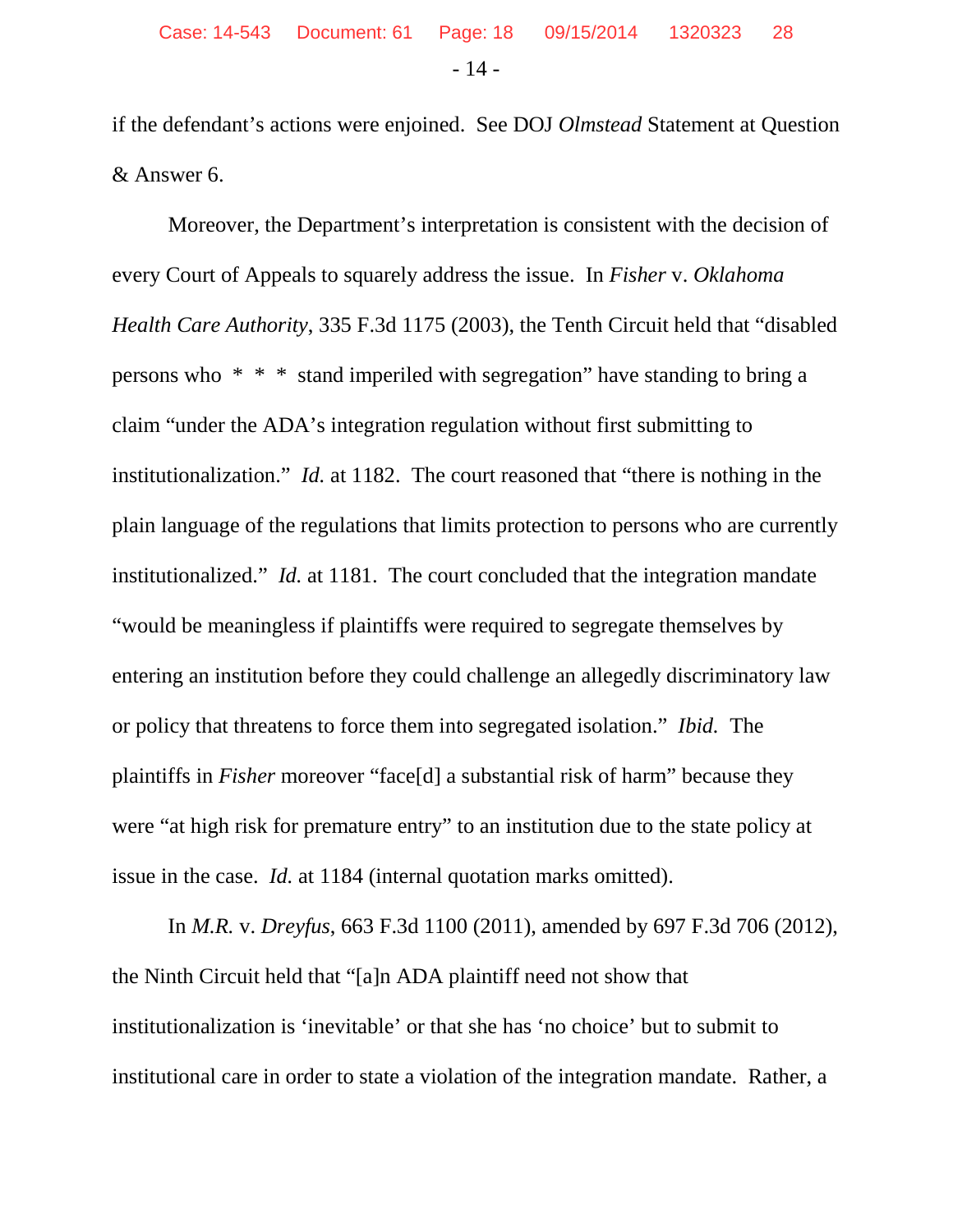plaintiff need only show that the challenged state action creates a serious risk of institutionalization." *Id.* at 1116. The court held that "[i]nstitutionalization … creates an unnecessary clinical risk that the individual will become so habituated to, and so reliant upon, the programmatic and treatment structures that are found in an inpatient setting that his or her ability to function in less structured, less restrictive, environments may become severely compromised." *Id.* at 1118 (internal quotation marks omitted). The *M.R.* court also afforded "considerable respect" to the Department's view on the integration mandate, as expressed in a statement of interest in the district court. *Id.* at 1117 (citing *Olmstead*, 527 U.S. at 597-598). The court deferred to the Department's "reasonable interpretation of its own statutorily authorized regulation" as "controlling unless plainly erroneous or inconsistent with the regulation." *Ibid.* (quoting *Auer*, 519 U.S. at 461). The court concluded that the Department's standard that a plaintiff may file a serious-risk-of-institutionalization complaint "is not only reasonable; it also better effectuates the purpose of the ADA." *Id.* at 1117-1118.

In *Pashby* v. *Delia*, 709 F.3d 307 (2013), the Fourth Circuit held that individuals who "face a risk of institutionalization" and "must enter institutions to obtain \* \* \* services for which they qualify" have standing to bring an ADA claim. *Id.* at 322. The court reasoned that "nothing in the plain language of the regulations \* \* \* limits protection to persons who are currently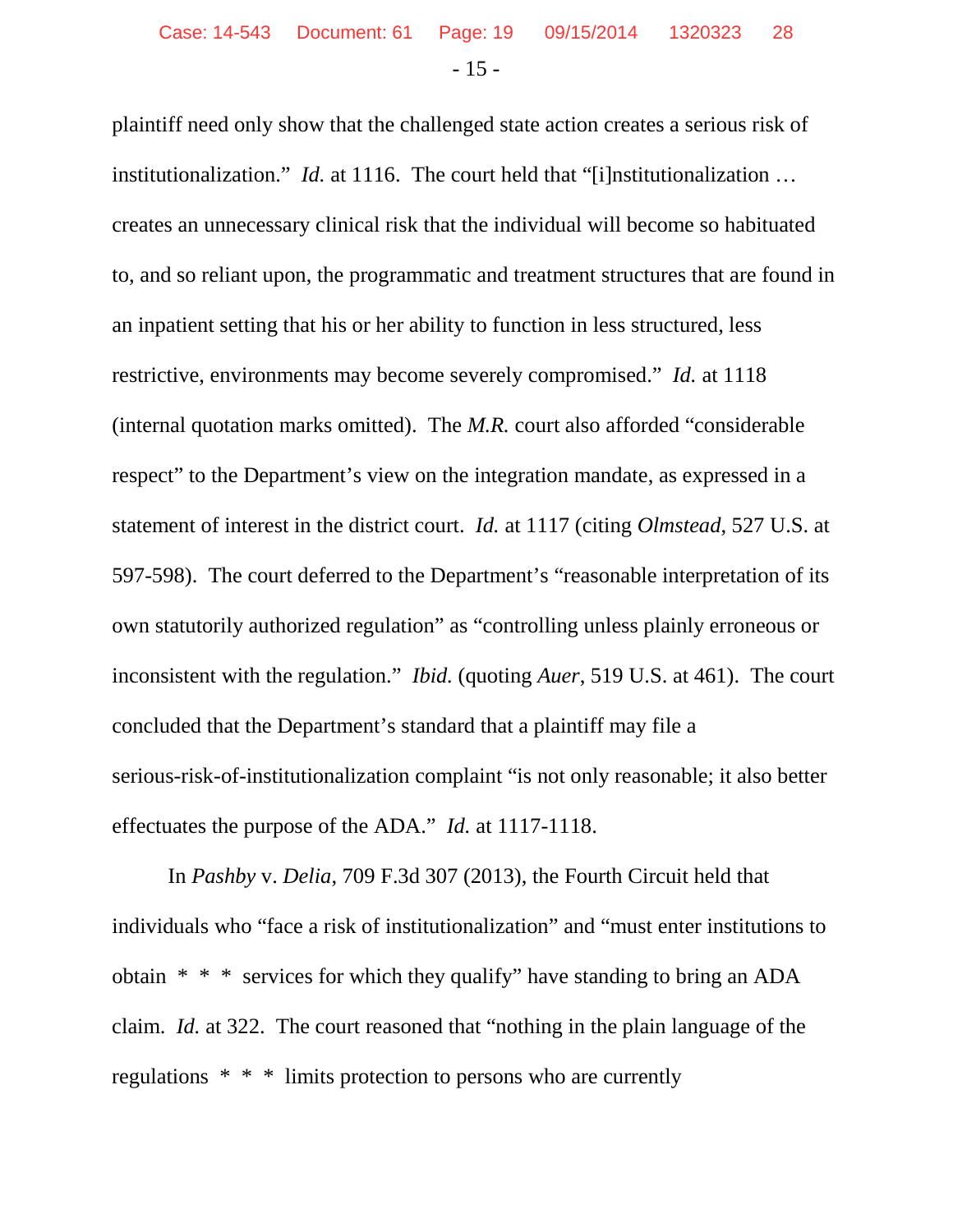institutionalized." *Ibid.* (quoting *Fisher*, 335 F.3d at 1181). The court also was "especially swayed by the DOJ's determination that 'the ADA and the *Olmstead* decision extend to persons at serious risk of institutionalization or segregation and are not limited to individuals currently in institutional or other segregated settings.'" *Ibid.* (quoting the DOJ *Olmstead* Statement).

In short, appellees here may sue for relief under the ADA if the State's actions place them at a serious risk of institutionalization. This standard best effectuates the broad prohibition of discrimination against individuals with disabilities in public services under Title II, the integration mandate, and *Olmstead*. The standard also implements the Department's reasonable interpretation of its own regulation and comports with every court of appeals decision that has squarely addressed the issue.

**II**

# **DEFENDANT-APPELLANT'S ARGUMENTS TO NARROW THE INTEGRATION MANDATE ARE MERITLESS**

Defendant's proffered interpretation of the integration mandate conflicts with decisions of the Fourth, Ninth, and Tenth Circuits and with the Department's *Olmstead* guidance.

a. First, defendant argues that the integration mandate does not govern "optional" Medicaid services. Appellant Br. 56-57. Defendant is mistaken. "When a state elects to provide an optional service, that service becomes part of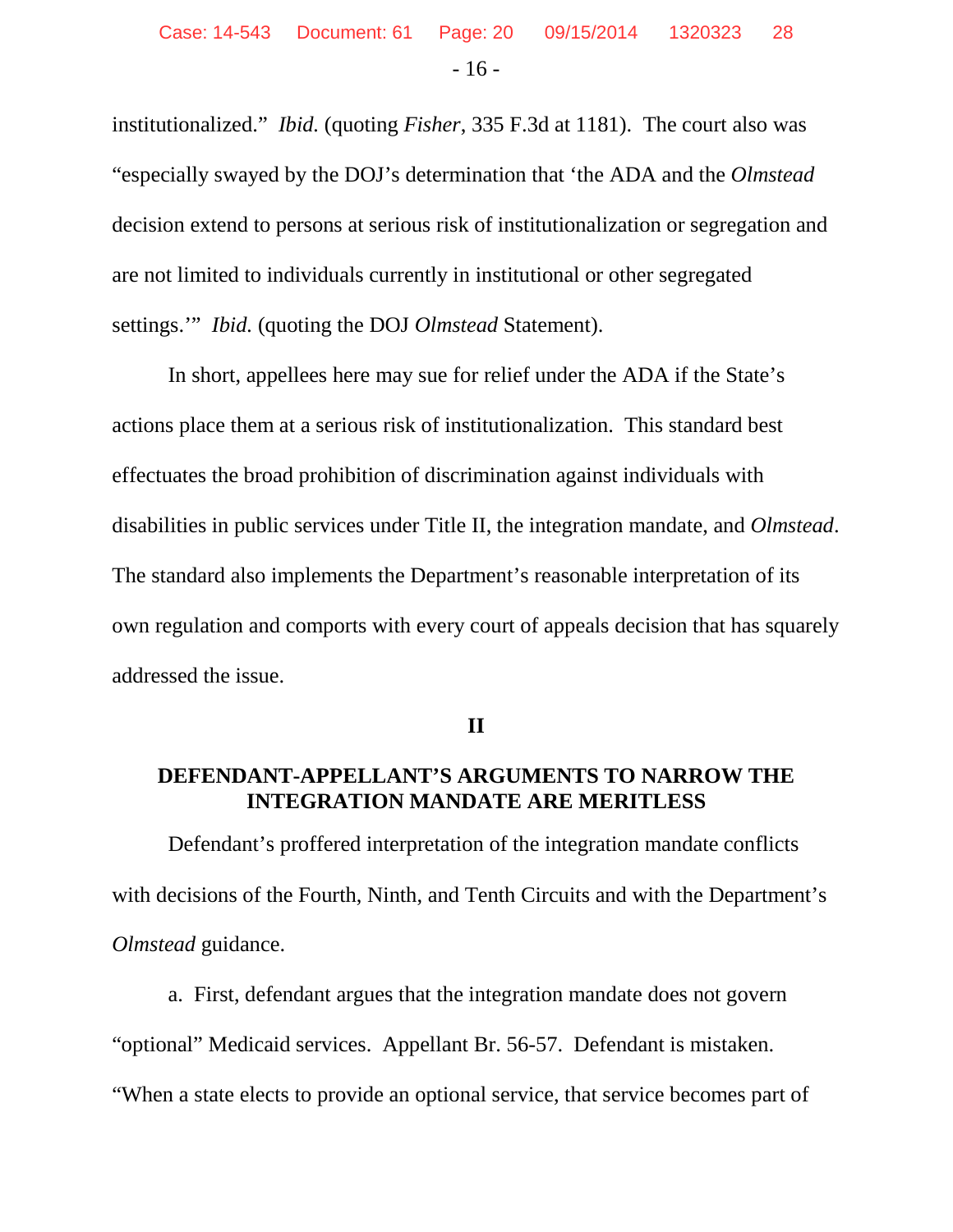the state Medicaid plan and is subject to the requirements of federal law." *Doe* v. *Chiles*, 136 F.3d 709, 714 (11th Cir. 1998); see also *Bryson* v. *Shumway*, 308 F.3d 79, 89 (1st Cir. 2002) ("Once the waiver plan is created and approved, it becomes part of the state plan and therefore subject to federal law."). The fact that Medicaid does not require a State to offer a particular service does not determine whether the ADA's integration mandate applies to that service once it is offered. See DOJ *Olmstead* Statement at Question & Answer 7 ("A state's obligations under the ADA are independent from the requirements of the Medicaid program."). Rather, the ADA and its integration mandate apply to all state programs, services, and activities, regardless of whether they are federally mandated, federally funded, or even entirely voluntary on the part of the State.

Thus, whether a listed service is "mandatory" or "optional" in Medicaid parlance is immaterial to the State's obligation under the ADA. See *Chiles*, 136 F.3d at 714; see also 42 U.S.C. 12132 (prohibiting discrimination in all "services, programs, or activities of a public entity"). "[W]here a public entity operates a program or provides a service, it cannot discriminate against individuals with disabilities in the provision of those services." DOJ *Olmstead* Statement at Question & Answer 8. Whether "mandatory" or "optional," the State must administer the service "in the most integrated setting appropriate to the needs of qualified individuals with disabilities." 28 C.F.R. 35.130(d). The options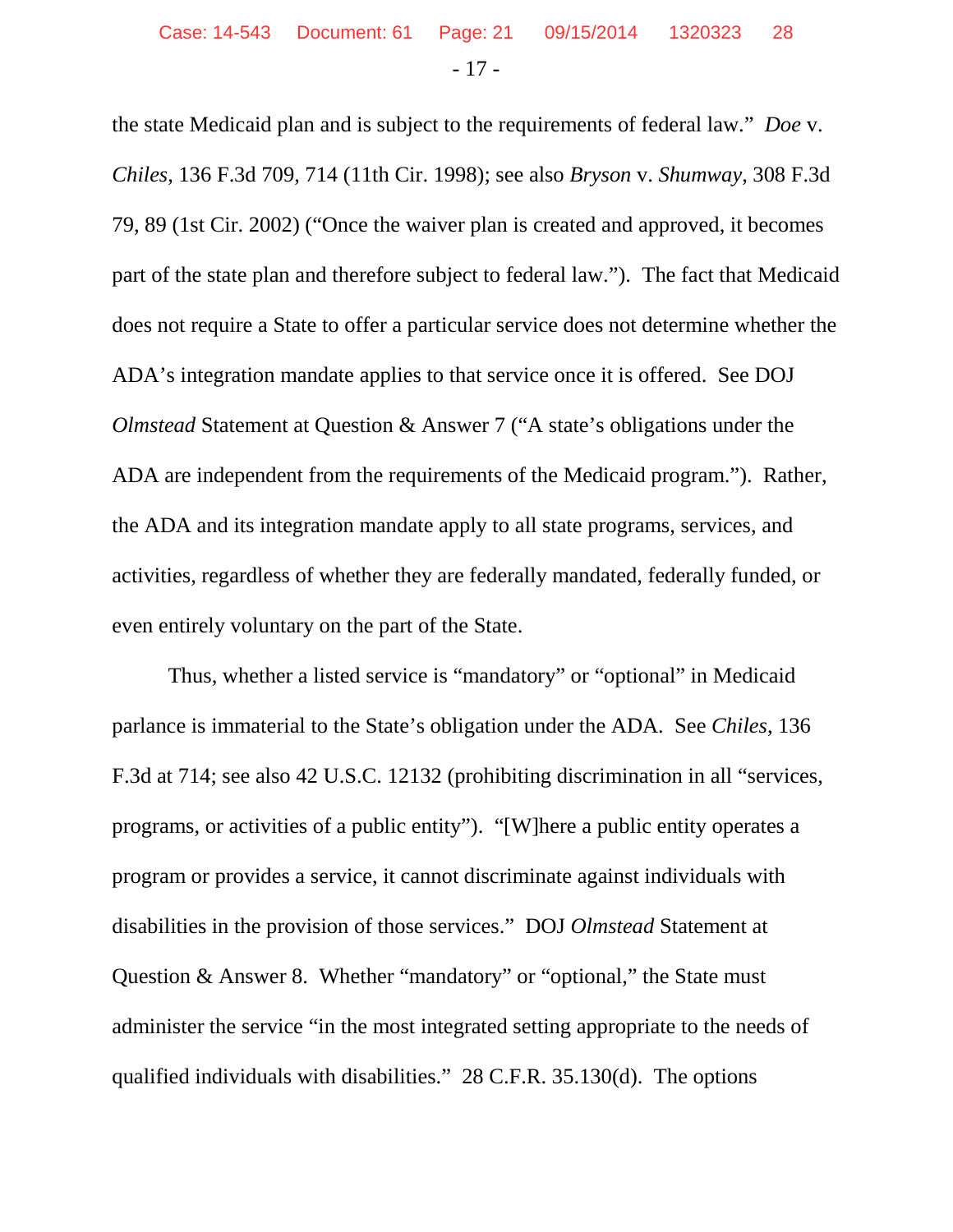contained in the Medicaid program do not limit state obligations under the ADA, but provide an opportunity for States to obtain federal funding to meet their obligations to provide services in the most integrated setting. The State's argument is particularly troubling because many "optional" services are necessary to ensure that the vulnerable populations at the heart of *Olmstead* are not unnecessarily institutionalized. For example, community supported living arrangements, case management, and personal care services are critical for many individuals with disabilities to live in their communities. See 42 U.S.C. 1396d(a)(23)-(25).

b. Defendant argues that, under Seventh Circuit precedent, the integration mandate first requires institutionalization in order to state a claim. Appellant Br. 57. As discussed above, actual placement in an institution is not a prerequisite to suing under Title II to prevent institutionalization. See *Pashby* v. *Delia*, 709 F.3d 307, 322 (4th Cir. 2013); *M.R.* v. *Dreyfus*, 663 F.3d 1100, 1116 (9th Cir. 2011), amended by 694 F.3d 706 (2012); *Fisher* v. *Okla. Health Care Auth.*, 335 F.3d 1175, 1182 (10th Cir. 2003); see also DOJ *Olmstead* Statement at Question & Answer 6.

Defendant misconstrues Seventh Circuit precedent in arguing otherwise. In *Amundson* v. *Wisconsin Department of Health Services*, 721 F.3d 871 (2013), the Seventh Circuit never reached the question of the proper legal standard under the integration mandate because the integration claim in that case was "unripe." *Id.* at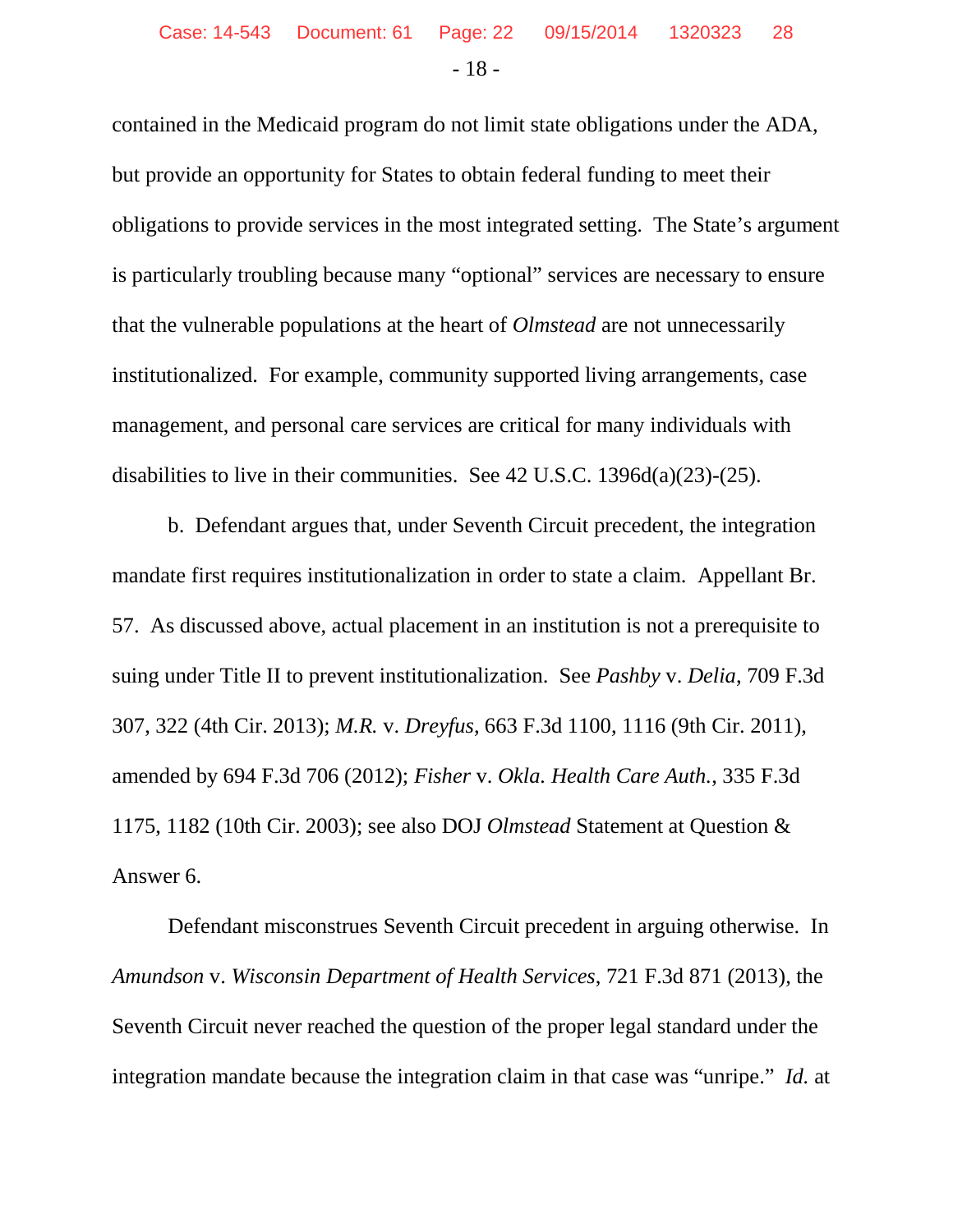874. Plaintiffs had challenged the State's Medicaid service rates regarding community placements but never alleged that community providers would not accept the rates. *Id.* at 873-874. The court thus credited the State's assertion that the rates could operate "without landing any \* \* \* disabled person in an institution," essentially finding that the complaint did not allege facts sufficient to demonstrate a serious risk of institutionalization. *Id.* at 874. Here, to the contrary, plaintiffs not only alleged a risk of institutionalization due to the State's coverage limitation, but the State never challenged that allegation.

c. Defendant argues that, under Fourth Circuit precedent, the integration mandate requires a service differential between institutional and community placements in order to state a claim. Appellant Br. 58-59. This argument misapprehends the nature of the integration mandate and misreads the Fourth Circuit's decision in *Pashby*. The mandate requires that a State administer its service system in a way that serves qualified individuals with disabilities in the most integrated setting appropriate to their needs, which includes not placing individuals with disabilities at serious risk of institutionalization. To be sure, one form of serious risk is when a State offers a service only in an institutional setting. See DOJ *Olmstead* Statement at Question & Answer 8 ("Do the ADA and *Olmstead* require a public entity to provide services in the community to persons with disabilities when it would otherwise provide such services in institutions?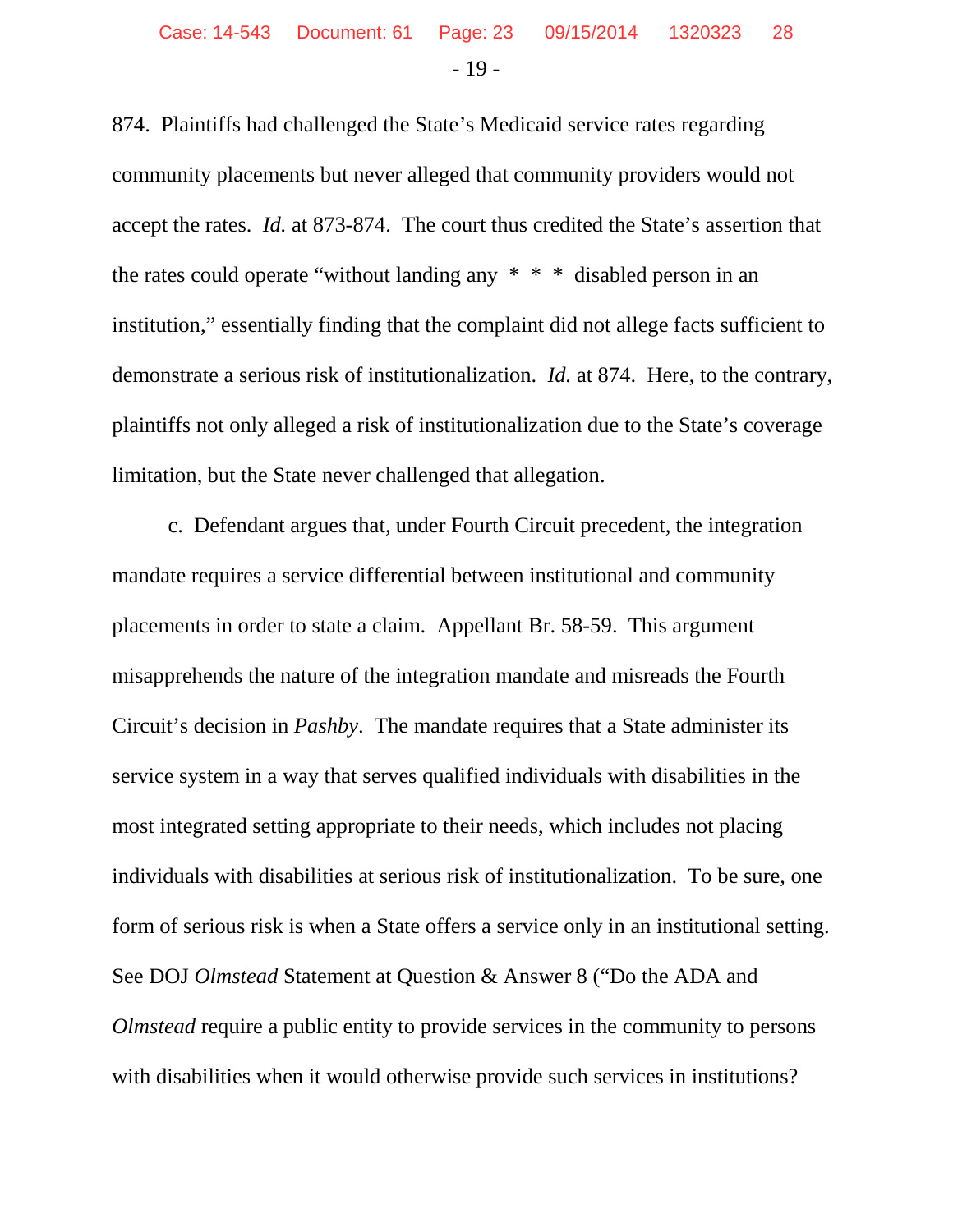Yes."). This was the exact situation before the Fourth Circuit in *Pashby*, where individuals had to "enter institutions to obtain Medicaid services for which they qualif[ied]." *Pashby*, 709 F.3d at 322.

A service differential, however, is not the only cognizable risk-ofinstitutionalization claim, and the Fourth Circuit never held otherwise. To the contrary, that court deferred to the Department's *Olmstead* guidance in holding that the factual scenario before it violated the integration mandate. See *Pashby*, 709 F.3d at 322 ("we are especially swayed by the DOJ's determination"). That guidance includes as another example of cognizable risk "a public entity's failure to provide community services or its cut to such services [that] will likely cause a decline in health, safety, or welfare that would lead to the individual's eventual placement in an institution." DOJ *Olmstead* Statement at Question & Answer 6. This was the situation before the Ninth Circuit in *M.R.*, where plaintiffs alleged that a proposed reduction in community services would "exacerbate Plaintiffs' already severe mental and physical difficulties" and "put Plaintiffs at serious risk of institutionalization." *M.R.*, 663 F.3d at 1115. The Ninth Circuit held that this situation stated a claim under the integration mandate, deferring to the Department's statement to that effect as a reasonable interpretation of its own regulation and as a position that "better effectuates the purpose of the ADA." *Id.* at 1116-1118.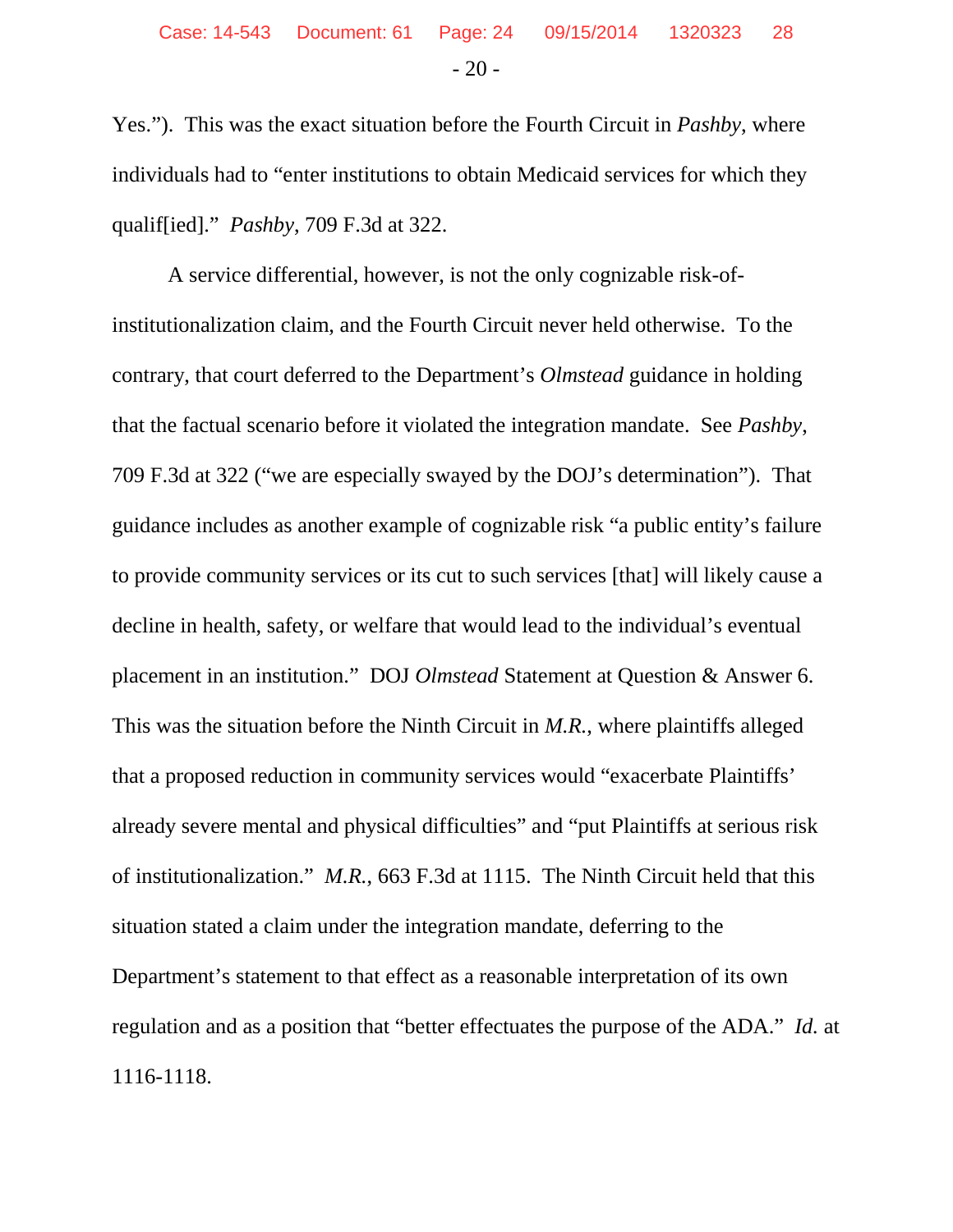The United States does not argue here that the integration mandate requires a State to provide a certain level of benefits. Rather, the benefits a State provides cannot discriminate by creating a serious risk of institutionalization for people with disabilities. In *Olmstead*, the Court stated:

We do not in this opinion hold that the ADA imposes on the States a standard of care for whatever medical services they render, or that the ADA requires States to provide a certain level of benefits to individuals with disabilities. We do hold, however, that States must adhere to the ADA's nondiscrimination requirement with regard to the services they in fact provide.

*Olmstead* v. *L.C.*, 527 U.S. 581, 603 n.14 (1999) (internal quotation marks omitted).

As the Department's guidance indicates, a State's service system can create a serious risk by requiring entry into an institution in order to receive services or by causing decline of health requiring placement into an institutional setting. See DOJ *Olmstead* Statement at Question & Answer 6 and 8. In its defense, a State can dispute whether the services at issue actually create a serious risk of institutionalization and can argue that the proposed relief would constitute a fundamental alteration of the State's service system. See *Olmstead*, 527 U.S. at 603 (plurality opinion); DOJ *Olmstead* Statement at Question & Answer 10. Here, the State asserted neither. See J.A. 457 ("Plaintiffs maintain, and Defendant does not dispute, that the elimination of coverage for orthopedic shoes and compression stockings for Plaintiffs may result in them being institutionalized."); J.A. 458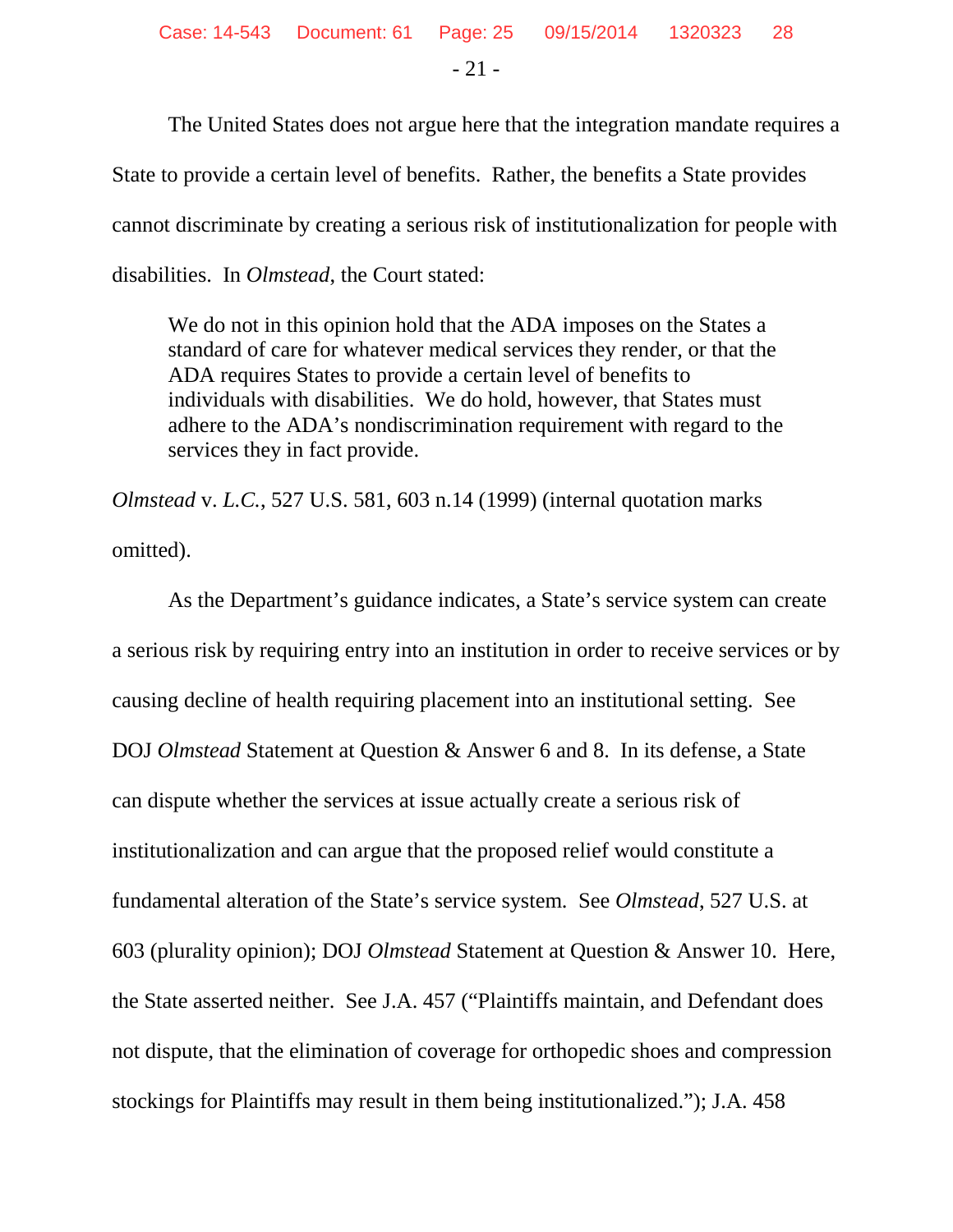("Defendant references the financial reasons that prompted the challenged changes in coverage, but does not specifically argue that modifying the Medicaid program, to include coverage of orthopedic shoes and compression stockings for Plaintiffs, would fundamentally alter the program."); see also Appellant Br. 54-60 (failing to raise either argument).

#### **CONCLUSION**

This Court should hold that a non-institutionalized individual with a disability can bring a claim under Title II, its integration mandate, and *Olmstead* for a State or local government's actions that create for that individual a serious risk of institutionalization.

Respectfully submitted,

 MOLLY J. MORAN Acting Assistant Attorney General

 s/ Robert A. Koch MARK L. GROSS ROBERT A. KOCH Attorneys Department of Justice Civil Rights Division Appellate Section Ben Franklin Station P.O. Box 14403 Washington, D.C. 20044-4403 (202) 305-2302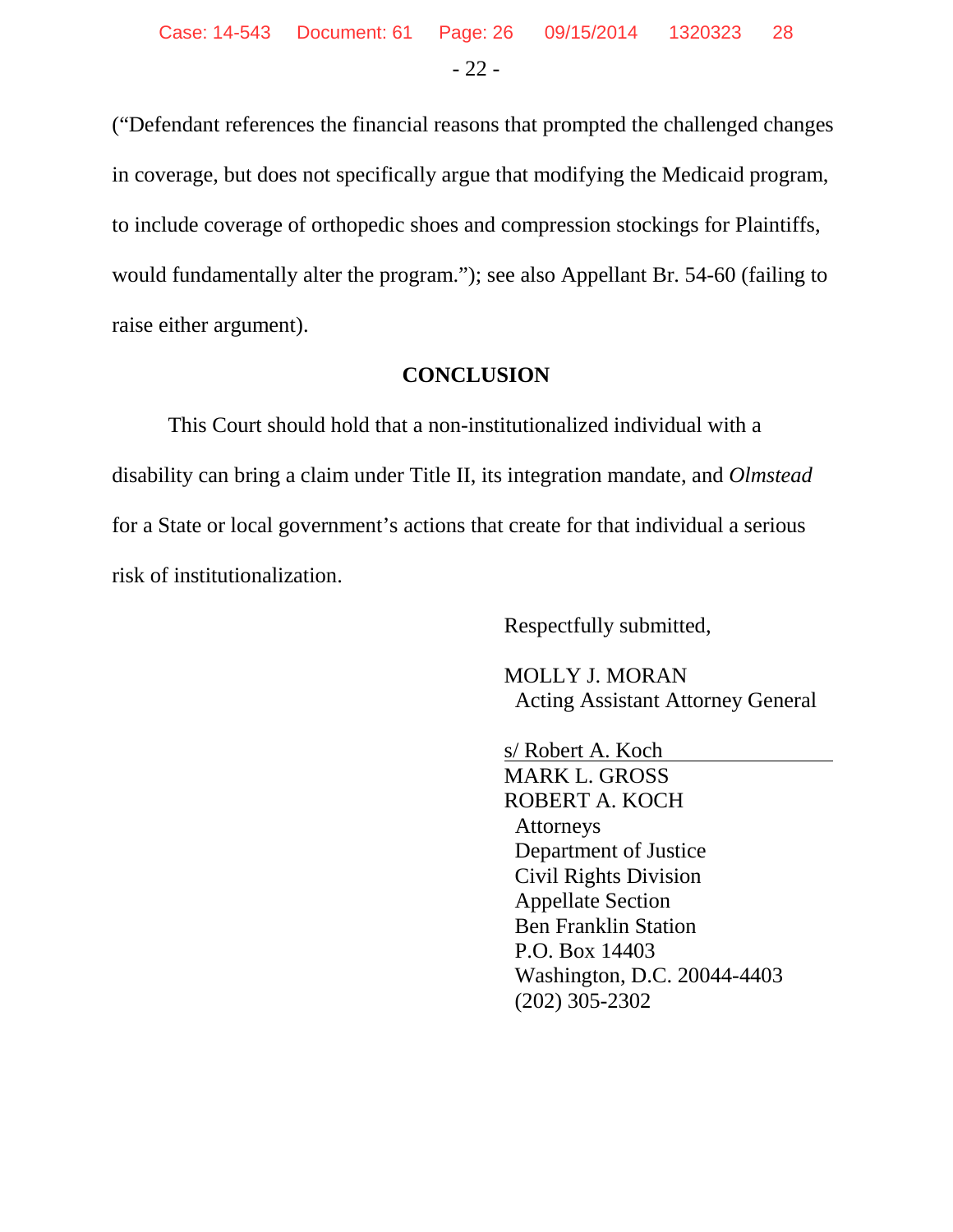#### **CERTIFICATE OF COMPLIANCE**

Pursuant to Federal Rule of Appellate Procedure 32(a)(7)(C), I hereby certify that this brief complies with the type-volume limitation imposed by Rules  $29(d)$  and  $32(a)(7)(B)$ . The brief was prepared using Microsoft Word 2007 and contains 4639 words of proportionally-spaced text. The type face is Times New Roman, 14-point font.

> s/ Robert A. Koch ROBERT A. KOCH Attorney

Dated: September 15, 2014